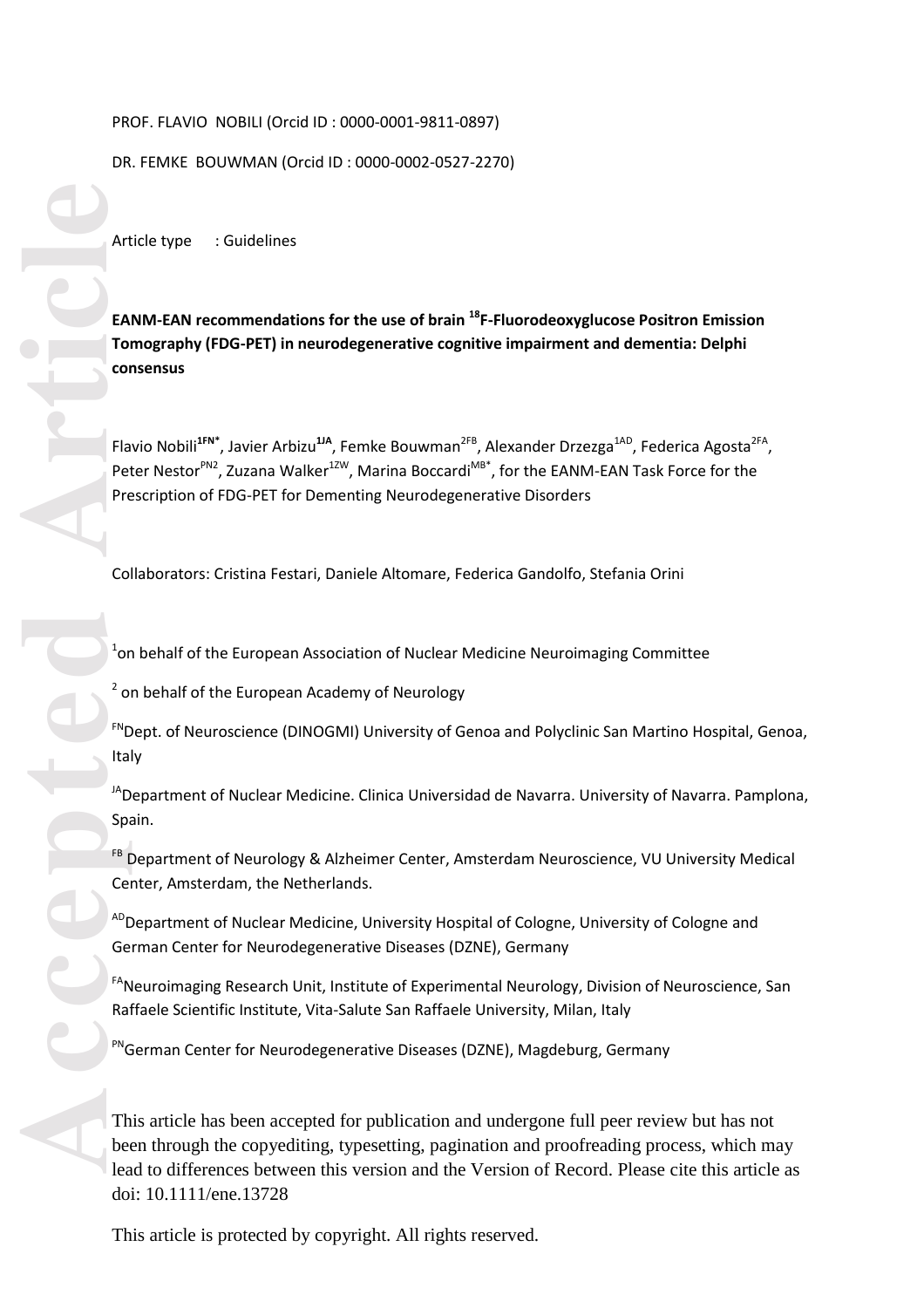<sup>ZW</sup> University College London, Division of Psychiatry & Essex Partnership University NHS Foundation Trust, UK

MB LANVIE (Laboratoir du Neuroimagerie du Vieillissement), Dept of Psychiatry, University of Geneva, Geneva, Switzerland.

<sup>DA,CF</sup> LANE – Laboratory of Alzheimer Neuroimaging & Epidemiology, IRCCS S. Giovanni di Dio, Fatebenefratelli, Brescia, Italy.

DA,CF Department of Molecular and Translational Medicine, University of Brescia, Brescia, Italy.

<sup>FG,SO</sup> Alzheimer Operative Unit, IRCCS S. Giovanni di Dio, Fatebenefratelli, Brescia, Italy.

\*correspondent s : Flavio Nobili Dept. of Neuroscience (DINOGMI) University of Genoa And Clinical Neurology Pol yclinic IRCCS San Martino -IST Genoa, Italy e-mail: flaviomariano.nobili@hsanmartino.it Tel.: 0039.010.3537568 Fax.: 0039.010.5556893 Marina Boccardi LANVIE (Laboratoir e du Neuroimagerie du Vieillissement), Dept of Psychiatry University of Geneva, Geneva, Switzerland e-mail: marina.boccardi@unige.ch Tel.: 0041.(0)22.3055764

Running title: FDG-PET recommendations in dementia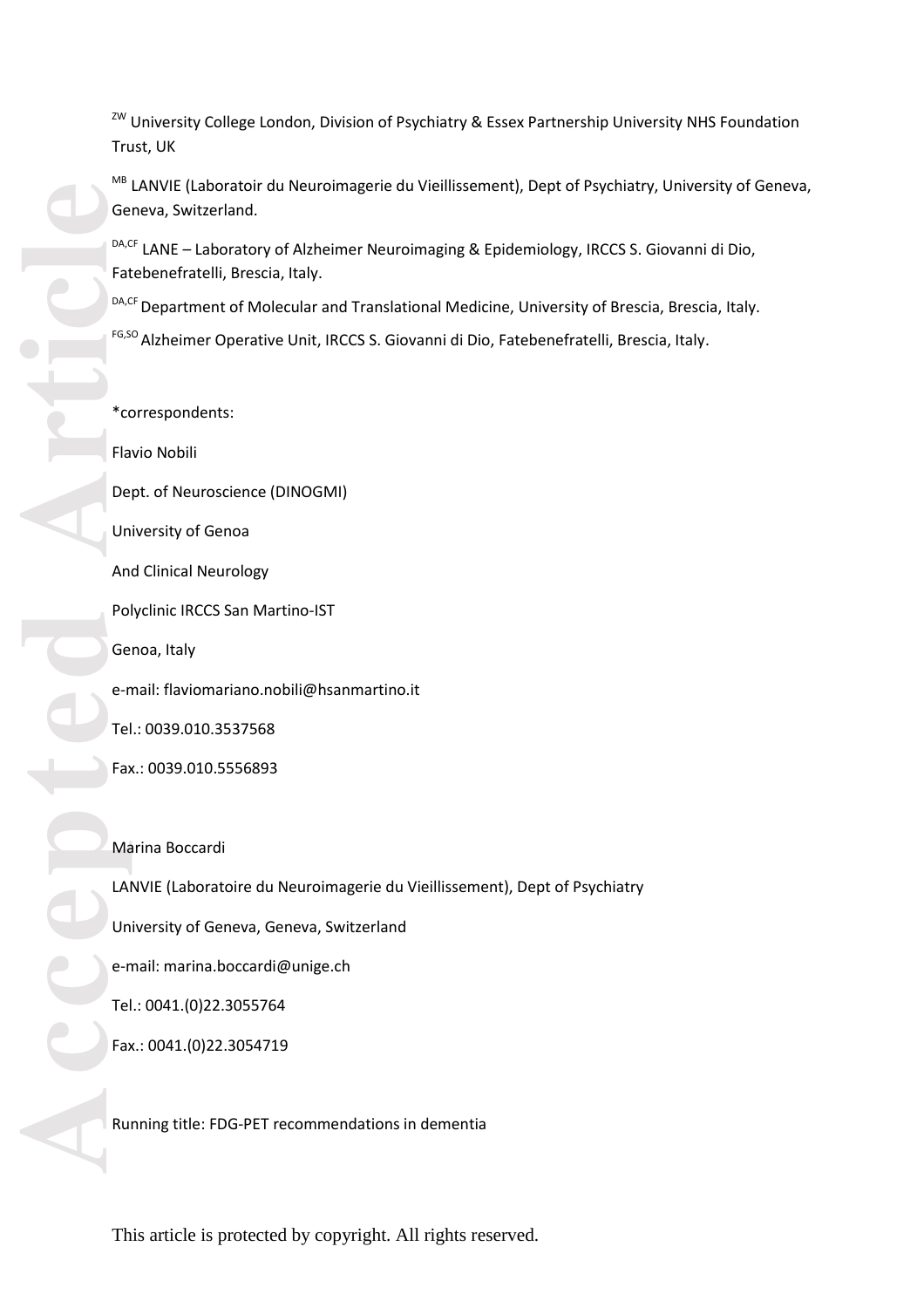#### **Abstract**

**Background**: Recommendations for using FDG -PET to support the diagnosis of dementing neurodegenerative disorders are sparse and poorly structured.

**Methods**: We defined 21 questions on diagnostic issues and on semi -automated analysis to assist visual reading. Literature was reviewed to assess study design, risk of bias, inconsistency, imprecision, indirectness and effect size. Critical outcomes were sensitivity, specificity, accuracy, positive/negative predictive value, area under the receiving operating characteristic curve, and positive/negative likelihood ratio of FDG -PET in detecting the target conditions. Using the Delphi method, an expert panel voted for/against the use of FDG-PET based on published evidence and expert opinion.

Theywords: FDG-FET, dementia, recommendations, Alzheimer, Frontotemporal dementia, Parkinson,<br>Abstract<br>Exactional Recommendations for using FDG-PET to support the diagnosis of dementing<br>diagnosis resulting. Uterature vasci Results: Of the 1435 papers, 58 provided proper quantitative assessment of test performance. The panel agreed on recommending FDG -PET for 14 questions : diagnosing mild cognitive impairment due to Alzheimer's disease (AD ), frontotemporal lobar degeneration (FTLD) or dementia with Lewy bodies (DLB) ; diagnosing atypical AD and pseudodementia; differentiating between AD and DLB, FTLD, or vascular dementia, between DLB and FTLD, and between Parkinson's disease (PD) and progressive supranuclear palsy; suggesting underlying pathophysiolog y in corticobasal degeneration and progressive primary aphasia, and cortical dysfunction in PD; using semi -automated assessment to assist visual reading. Panelists did not support FDG -PET use for preclinical stages of neurodegenerative disorders , for amyotrophic lateral sclerosis (ALS) and Hunting ton disease (HD ) diagnoses, and ALS or HD -related cognitive decline.

**Conclusions**: Despite limited formal evidence, panelists deemed FDG -PET useful in the early and differential diagnosis of the main neurodegenerative disorders, and semiautomated assessment helpful to assist visual reading. These decisions are proposed as interim recommendations .

#### 1. Background

Advancing knowledge on the pathophysiology of dementing neurodegenerative disorders and the increasing pressure for cost-effectiveness require systematic assessment and validation of biomarkers performance, including FDG -PET , to define efficient diagnostic procedure s (1). In USA, Medicare accepted to reimburse FDG -PET in 200 4 (2) , for differential diagnosis between Alzheimer's disease (AD) and frontotemporal dementia (FTD). A heterogeneous reimbursement picture is found in Europe, where national or private insurance reimbursement is guaranteed with different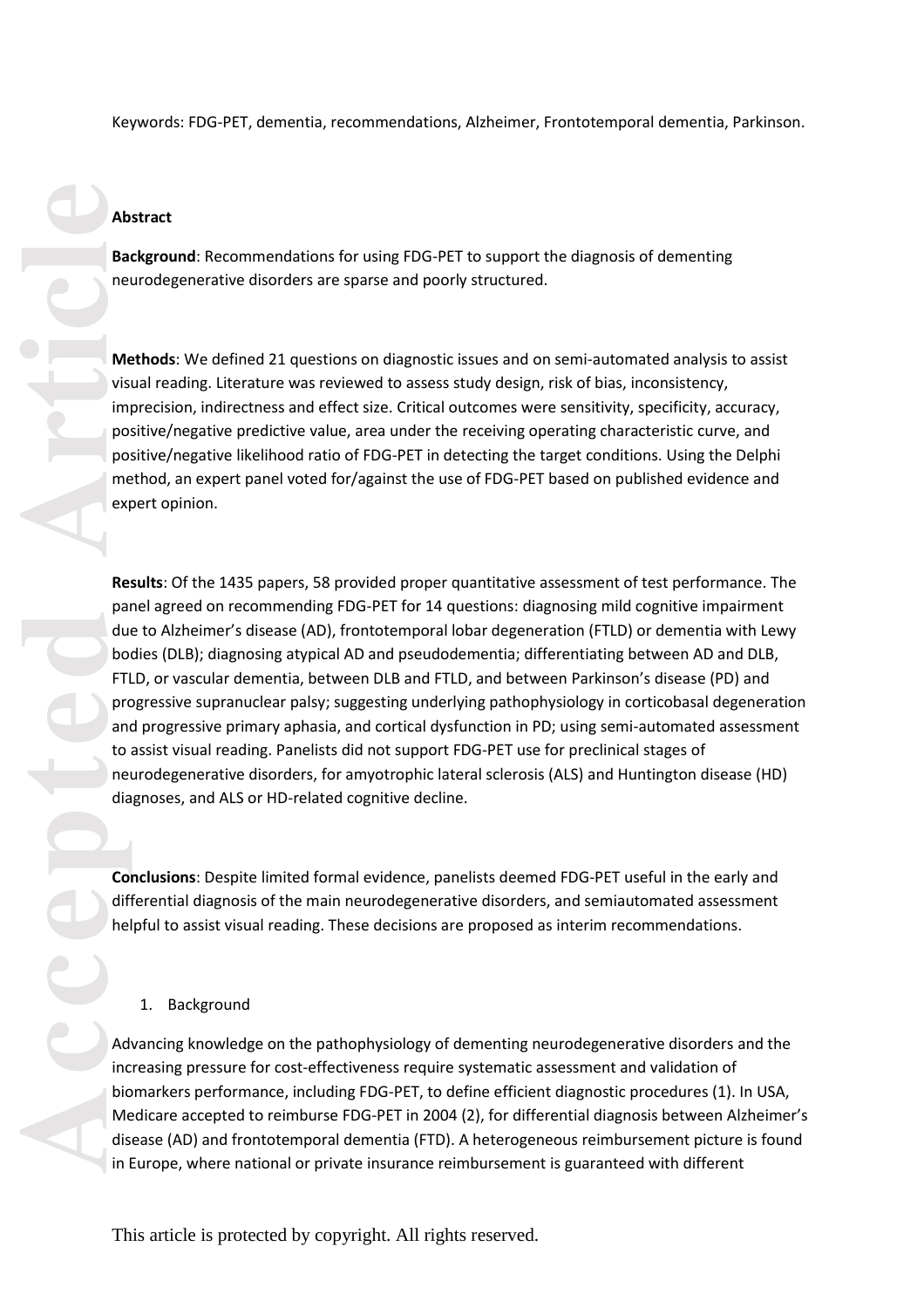of<br>
ta FD<br>
cor<br>
am Alt<br>
dia FD<br>
ex<br>
cor<br>
del<br>
four del<br>
four del<br>
four del<br>
four del<br>
four del<br>
four del<br>
four del<br>
four del<br>
four del<br>
four del<br>
four del<br>
four del<br>
four del<br>
four del<br>
four del<br>
four del<br>
four del<br>
four d

restrictions, with the exception of Germany (1). In 2007, the International Working Group (IWG) research criteria (3) included FDG -PET as a biomarker for prodromal AD. In 2011 , the U.S. National Institute o n Aging and the Alzheimer Association (NIA -AA) criteria regarded FDG -PET as a biomarker of neuronal injury , supporting the diagnosis of Mild Cognitive Impairment (MCI) due to AD at the stage of MCI , (4) -consistent with the IWG concept of prodromal AD. In 2014, the IWG categorized FDG -PET as a *topographical* biomarker detecting downstream neurodegeneration. As such, it is considered able to track disease stage, although it is less specific than biomarkers of brain amyloidosis and tauopathy in detecting the underlying pathophysiology (IWG -2 criteria (5)). Although the downstream nature of hypometabolism and its limited specificity restrict its ability to diagnos e the pathophysiology of neurodegenerative disorders, many clinicians are convinced that FDG -PET , as a biomarker of neurodegeneration, is a highly relevant tool in clinical practice, allowing exclusion of neurodegeneration and differentiation of patterns of hypometabolism positively contributing to diagnosis, as in the case of FTLD (6, 7) , DLB (8), and PSP (9) . A comprehensive review of available data till 2010 , supporting the clinical utility of the exam in the differential diagnosis of dementing conditions, further supports this view (10). Regarding AD, a recent Cochrane review found an exceedingly large variability of FDG -PET performance in detecting AD in MCI patients (11), reflecting the heterogeneity of MCI criteria between studies and the inadequate follow -up period of many studies (12) .

This scenario led the EANM and the European Academy of Neurology (EAN ) to endeavor to achieve consensu s -based recommendations for clinical use in the diagnosis of a large set of neurodegenerative disorders, based on the expertise of clinicians proficient in FDG -PET use and research, and on the available scientific evidence on the utility of the investigation . A preamble introducing these recommendations is in Supplemental material 1.

# 1.1 Aims of the EANM -EAN task force

The clinical role of FDG -PET was already quoted in previous European Federation of Neurological Societies (EFNS) dementia (13), neuroimaging (14) and EANM procedure (15) guidelines, but specific clinical recommendations on FDG -PET have never been released. Following the publication of the second edition of the procedure guidelines, the EANM-NIC decided to target neurologists and other clinicians involved in dementia management with more direct information to facilitate proper use of FDG -PET . The EANM -NIC and the Neuroimaging and Dementia study groups of the EAN (formerly study groups of the EFNS) thus converged to prepare common recommendations on the use of FDG - PET in the clinical practice of dementia. They appointed seven panelists, four from EANM and three from EAN, to produc e recommendations taking into consideration the incremental value of FDG - PET, as added on clinical-neuropsychological examination, for the diagnosis and management of patients with dementing neurodegenerative disorders of different types. Consensus recommendations have been produced based on the expertise of panelists , who were also informed about the availability and quality of evidence , assessed based on the EFNS guidance (16).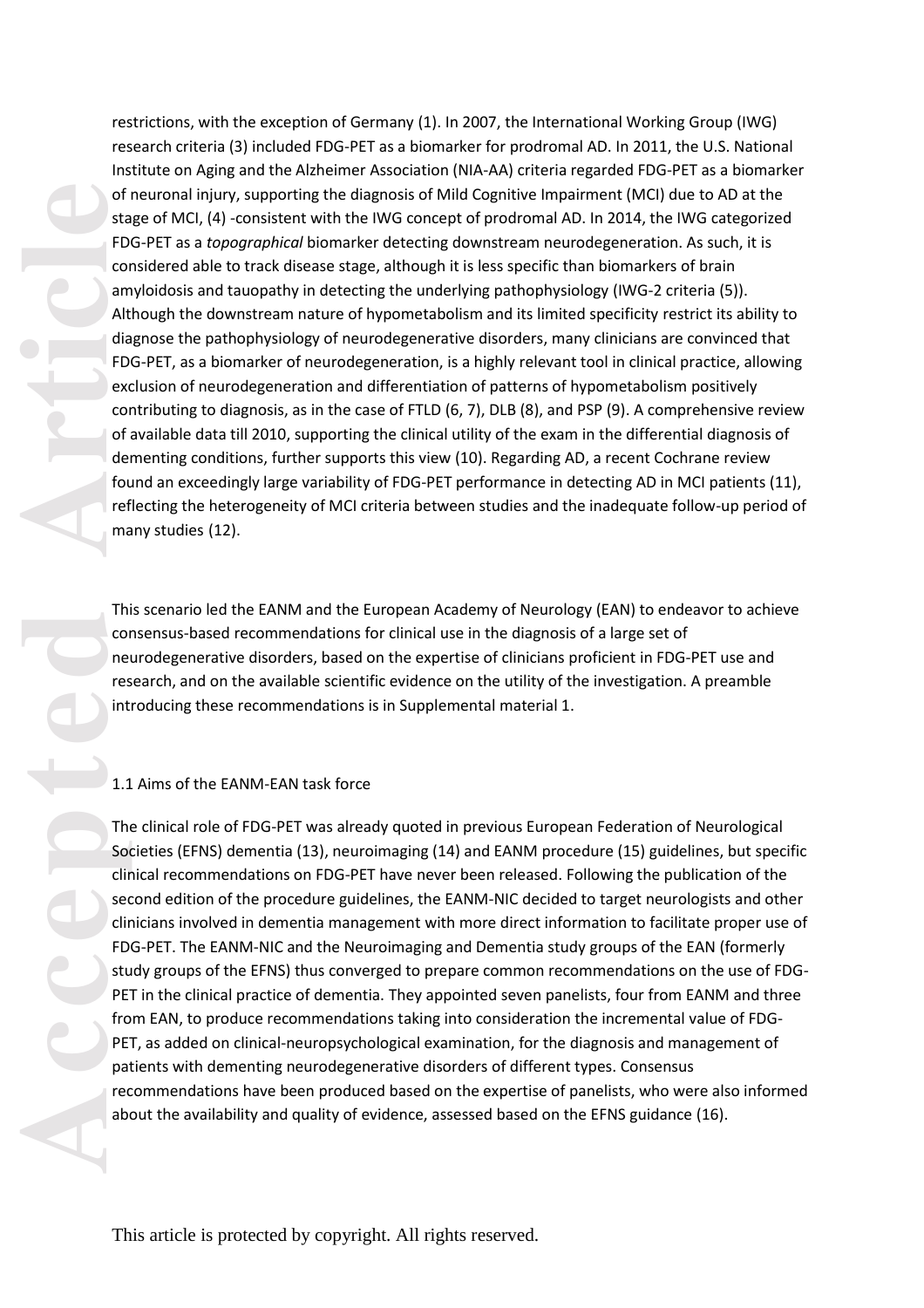#### 2. Methods

Condension (Pc)<br>
As such condension (Pc)<br>
ass such condension (Pc)<br>
of a such condension (Pc)<br>
of a condension and condension<br>
and Dtl les val and Dtl les val and Dtl les val and that<br>
the (PF condect)<br>
and Dtl les val and The evidence assessment procedure is described in detail elsewhere (17). All the procedures were conducted through telematic contacts. The panelists drafted and circulated twenty -one PICO (Population, Intervention, Comparison, Outcome) questions, whose literature search was then assigned to each panelist (minimum: two PICO questions each). Peer -reviewed papers addressing such questions until November 2015 were searched using strings harmonized across the 21 PICOs in one or more databases among Embase and PubMed. Only original studies published in English were considered, excluding reviews and management guidelines. We considered all papers reporting on FDG -PET use independently of the acquisition technique, either static or dynamic. The vast majority of studies used static acquisition and thus evidence on absolute quantification of glucose consumption is lacking. Evidence was assessed based on study design (including availability of validated measures of test performance, gold/reference standard, head -to -head comparison with comparator, blinding, patient recruitment and accounting), inconsistency, imprecision, indirectness, applicability and effect size.

As acceptable diagnostic studies (18, 19), we included cross -sectional studies provided they reported the critical outcomes, such as sensitivity, specificity, accuracy, positive/negative predictive value (PPV/NPV), area under the curve (AUC), or positive/negative likelihood ratio s (LR+/LR - ). Clinical confirmation or conversion at follow -up or biomarker -based diagnosis were considered as acceptable reference standard s, where pathological confirmation was not available. In cases where pathology confirmation was available, no minimum sample size was set for stud y inclusion. Otherwise, a minimum sample size of 30 was set for frequent disorders, and lower thresholds for less frequent disorders. Effect size for sensitivity, specificity and accuracy was considered small with values between 50 -70%, medium (71 -80%), or large (81 -100%). These and other data were extracted and reported in the PICO tables available at

https://drive.google.com/open?id=0B0\_JB3wzTvbpVFYtUGxHdGZWYmc . (Suppl Mater 2).

The Delphi voting procedure (20) was performed using a web -based platform. Panelists accessed the questionnaire, the tables reporting the data extraction, summaries of available evidence and, from round II, statistics and the anonymized answers by the other panelists from previous rounds. For each PICO question, panelists had to vote for or against supporting clinical use based on the collected evidence and on their expertise, and to justify their answers. Consensus was defined when at least 5 out of 7 panelists converged on the same decision.

In our terminology, we distinguished syndromes from pathophysiologies. This is consistent with current NIA -AA and IWG criteria (21), but less consistent with the diagnostic criteria of other disorders, for which the prodromal stage is not yet defined (as, for example FTLD). However, a diagnosis of "possible bv -FTD" (6) can be formulated in MCI patients; as well, the DLB community is working at the definition of "prodromal DLB"(8). Thus, the distinction between disease stages and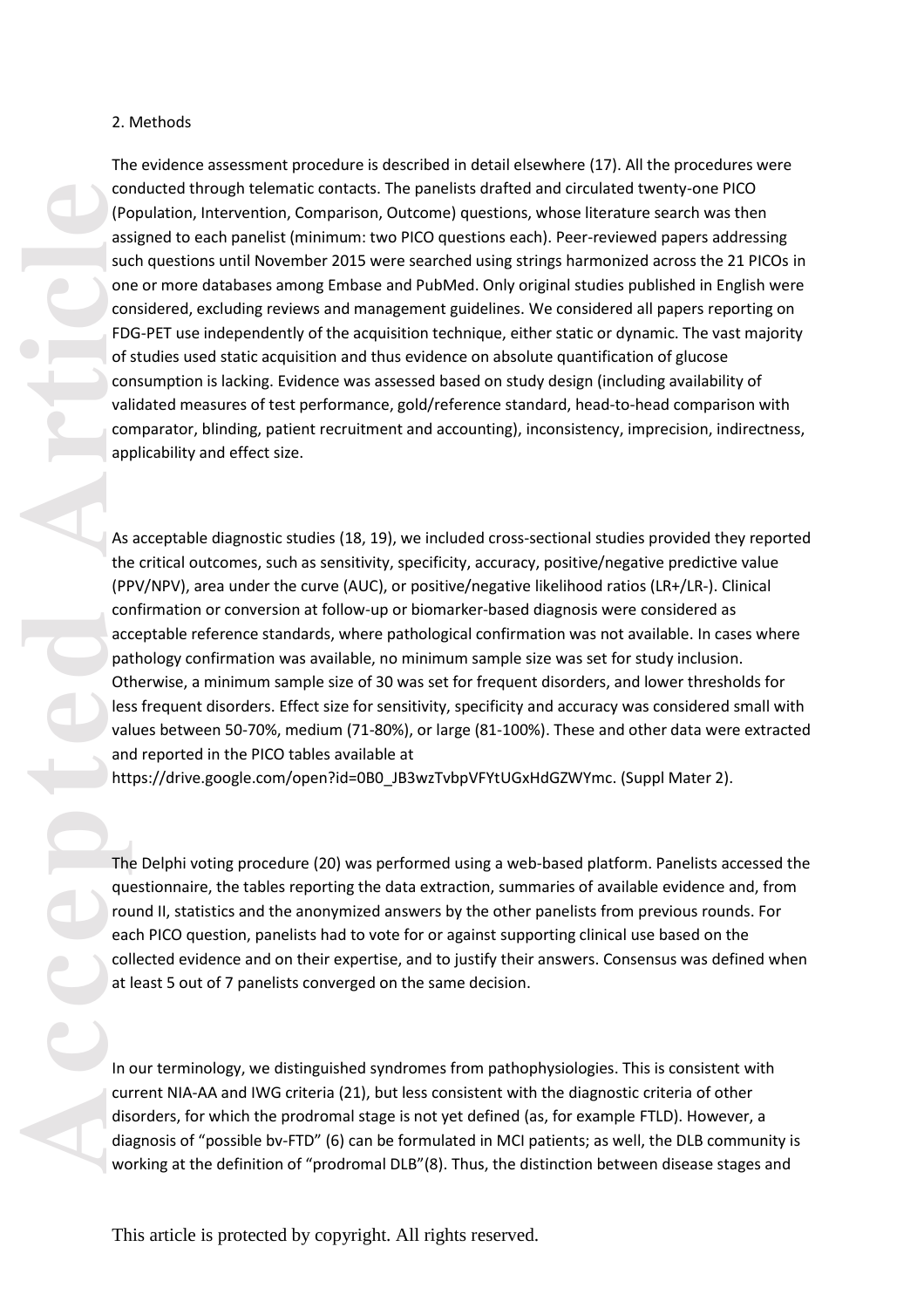pathophysiology is indeed required also for non -AD neurodegenerative disorders . Regarding FTLD, unless differently referenced [e.g., (6) ], we adopted the inclusive 1998 definition (22), treating separately only the linguistic variant where specified.

#### **3. Results**

The evidence assessment for the 21 literature searches, available at https://drive.google.com/open?id=0B0\_JB3wzTvbpVFYtUGxHdGZWYmc (Suppl Mater 2), is reported in detail in dedicated review papers (23 -29) and briefly summarized in the pertinent sections below. All panelists filled the whole questionnaire at each of the 4 rounds. The output of the project consists of the recommendations consensually generated through the Delphi procedure, where panelists based their votes on both their own expertise and on the available evidence . Basically, decisions reflected the well -accepted concept that FDG -PET allows to differentiate between presence and absence of neuronal injury, no matter what type of neurodegeneration. Tables 1 and 2 summarize the recommendations for the 21 PICO. Panelists supported the use of FDG -PET in those PICO s involving the diagnosis of disorders at the MCI stage (Section 3.1) and when already indicated for typical patterns of neurodegeneration in the disease -specific diagnostic criteria (Section 3.3) (3 -9, 14, 30) (Table 1). Instead, they did not support the use of FDG-PET in individuals without objective cognitive impairment (Section 3.2) (31, 32) .

## 3.1 *Use of FDG -PET in MCI patients*

The panel voted to support the use of FDG -PET whenever a neurodegenerative disorder is suspected to be the underlying cause of an MCI condition (Table 1, (24) ). This included the conditions of AD, FT D, and DLB. Literature searches, assessment and consensual decisions answered the PICO questions whether *FDG - PET should be performed, as adding diagnostic value (in terms of increased accuracy, and versus pathology or biomarker -based diagnosis or conversion at follow -up) as compared to standard clinical/neuropsychological assessment alone, to detect (3.1.1 ) AD, (3.1.2 ) FTD, and (3.1.3 ) prodromal dementia with Lewy bodies (DLB) in patients with persistent MCI of uncertain origin.*

### *3.1.1 FDG -PET to support the diagnosis of AD in MCI (PICO 1)*

Critical outcomes for this question were available in 13 of the examined papers (24). These papers found a very large range of values. Sensitivity ranged between 38 to 98%, specificity between 41 - 97%, accuracy 58.4-100% (33-45). Similarly, AUC ranged from 0.66 to 0.97 (33, 36-40, 45); PPV: 41-85.2%; NPV: 77-95% (33, 37, 39-41). Only one paper reported LR values, obtaining LR+=8.14 and LR-=0.12 (45). Aside from these inconsistencies, possibly due to the tools employed (e.g., PALZ, SPM, SVM, meta -ROI) and to patients heterogeneity (converter/non converter, amnestic/multi -domain, MCI due AD, or undefined MCI) (24, 46), we did not detect other substantial risks of bias. The typical hypometabolic pattern in MCI converting to AD included posterior cingulate and temporo -parietal areas. The consensual recommendation was defined on Delphi Round II, with 6 panelists voting for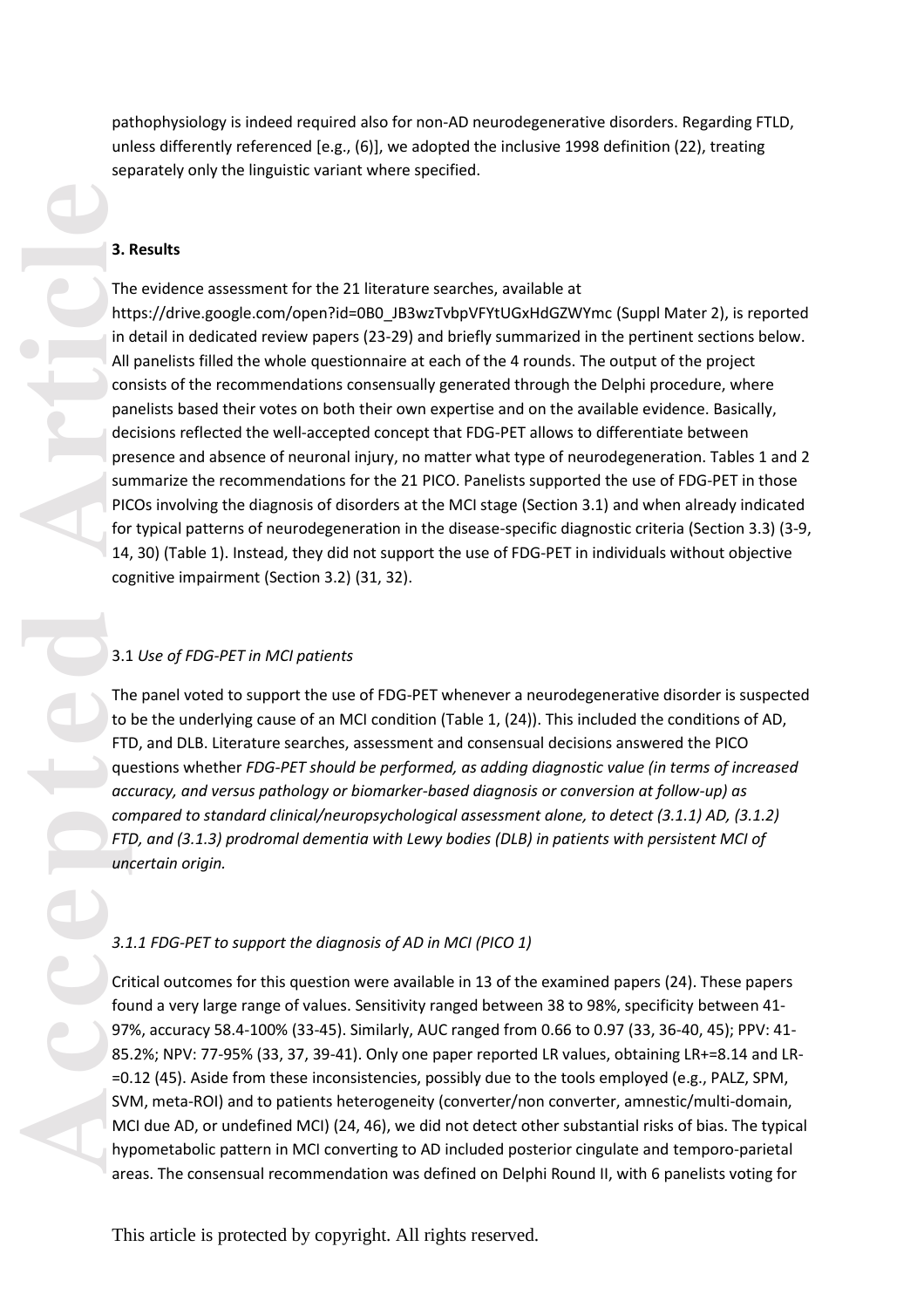clinical use, since FDG -PET allows a better short -term prognosis of AD dementia conversion as compared to biomarkers of amyloidosis, and may also identify non -Alzheimer types of neurodegeneration early in the course of the disease.

#### *3.1.2 FDG -PET to support the diagnosis of FTLD in MCI (PICO 2)*

Critical outcomes were not available in any of the examined papers, denoting lack of objective data on possible incremental diagnostic value of FDG -PET in this case . The consensual recommendation was defined on Delphi Round II, with 6 panelists deciding to recommend clinical use. Indeed, FTLD may be hard to recognize, especially in the prodromal stage where behavioral changes may mimic psychiatric disorders and cognitive impairment is absent or subtle, a stage that might be defined as mild behavioral (rather than cognitive) impairment. Functional neuroimaging with FDG -PET is required by current diagnostic criteria for probable bv -FTD at the dementia stage (6). Since synaptic failure is an early phenomenon, frontotemporal hypometabolism can be detected when the patient presents with the first behavioral or cognitive symptoms, or both, without being demented. In many specialized memory clinics and in dedicated neurological and psychiatric units , the use of FDG -PET to ascertain FT L D in this clinical scenario is already part of clinical routine workup. 'FTD phenocopies' have been identified, i.e., patients with behavioral disturbances of varied aetiologies that mimic FTD (47), but normal metabolism at FDG-PET (48). Therefore, a normal FDG-PET is particularly valuable to exclude a neurodegenerative disease .

#### *3.1.3 Use of FDG -PET to support the diagnosis of DLB in MCI (PICO 3)*

Measures of accuracy were not available in any of the examined papers. The consensual recommendation was defined on Delphi Round IV, with 5 panelists recommending clinical use of FDG -PET . Besides its negative predictive value, the presence of the posterior cingulate island sign (i.e., relatively preserved metabolism in the posterior cingulate area) and occipital hypometabolism (49, 50) at the stage of MCI support a diagnosis of DLB. However , in the first instance Dopamine transporter brain SPECT (8, 51), <sup>18</sup>F-18 DOPA PET or <sup>123</sup>I-MIBG cardiac scintigraphy (52) should be sought as more informative investigation s .

#### *3. 2 Preclinical conditions*

The use of FDG -PET is not supported in any of the preclinical conditions assessed by the panel (25) . Literature searches, assessment and consensus answered the PICO questions whether *FDG -PET should be performed, as adding diagnostic value (in terms of increased accuracy, and versus conversion to MCI) as compared to standard clinical/neuropsychological assessment alone, to detect early signs of neurodegeneration in* (3.2.1 ) *patients with subjective cognitive decline (SCD),*  (3.2.2 ) *asymptomatic subjects with risk factors for AD (based on APOE ε4 status or amyloid positivity)*, and (3.2.3) *asymptomatic subjects with familial forms of AD*.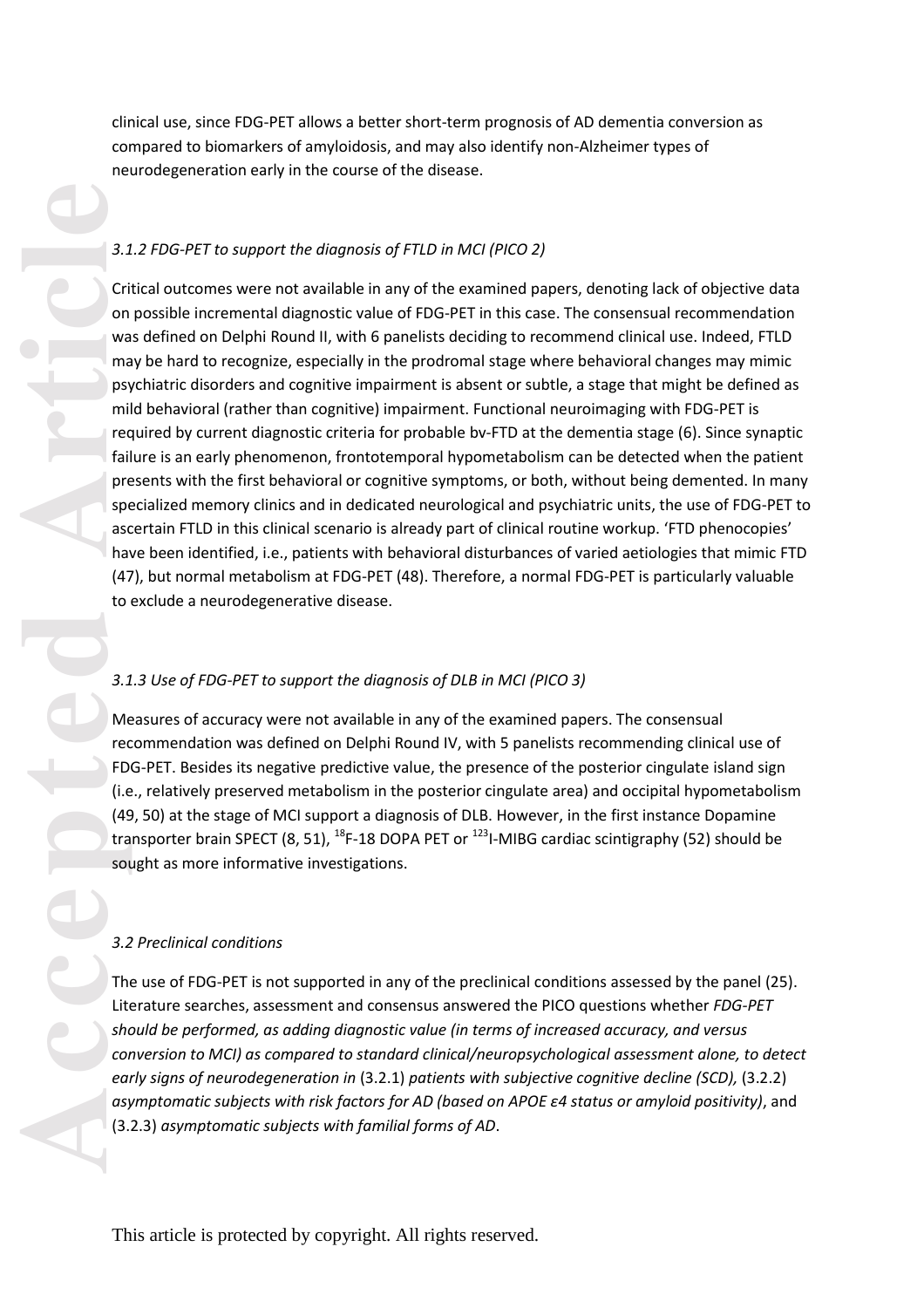## *3.2.1 FDG -PET in subjective cognitive decline (SCD, PICO 4 )*

Critical outcomes were not available in any of the examined papers. Also based on this lack of evidence, agreement was achieved on Delphi Round I, with 6 panelists deciding not to recommend clinical use, consistent with current diagnostic criteria (31, 32) . FDG -PET should still be reserved for research purposes.

# 3.2.2 *FDG -PET in asymptomatic subjects at risk for AD (PICO 5)*

Risk for AD was based on APOE ε4 status or amyloid positivity. Critical outcomes were not available in any of the examined papers. Agreement was achieved on Delphi Round I, with 5 panelists deciding not to recommend clinical use since the degree of hypometabolism in individual asymptomatic patients at risk of AD is usually insufficient to consider FDG -PET as a tool of additional prognostic value, particularly when compared with ApoE4 or amyloid positivity. Therefore, FDG -PET should be regarded only within well defined, ethic committee -approved research studies, but definitively not in clinical practice.

## 3.2.3 *FDG -PET in asymptomatic subjects with familial forms of AD (PICO 6)*

evident and accepted and accepted and accepted and accepted and accepted and accepted and accepted accepted and accepted accepted accepted accepted accepted accepted accepted accepted accepted accepted accepted accepted ac Critical outcomes were available in 2 of the examined papers (53, 54). These found 100% of sensitivity, 83 -100% specificity range and 97 -100% accuracy range (25). They included only 13 asymptomatic autosomal-dominant Alzheimer's disease (ADAD) due to Presenilin-1 mutation and 30 non -carriers. Data showed that the posterior cingulate cortex hypometabolism assessed semi quantitatively could discriminate ADAD from controls with high sensitivity and specificity, although with large confidence intervals. Concerns listed regarded the applicability of the index test and a possible risk of bias in patient selection. Significant hypometabolism in the precuneus could be detected in mutation carriers 10 years before expected symptom onset and at the age of onset, but inconsistently across studies (25). Agreement was achieved on Delphi Round III, with 5 panelists deciding not to recommend clinical use as a diagnosis of Alzheimer's disease or prognosis of imminent dementia is of limited value and ethically questionable as long as disease modifiers are not available, and time-to-conversion cannot be accurately defined. In cases of familial AD, FDG-PET may potentially be applied to detect or rule out the onset of neurodegeneration but preferably not in clinically completely asymptomatic cases. Once therapeutic tools become available, then FDG -PET might be considered for predicting short - and medium -term conversion to dementia.

## *3. 3 Use of FDG -PET to discriminate between different forms of dementia*

The use of FDG -PET is supported to facilitate differential diagnosis among different forms of dementia (26) . Literature searches, assessment and consensual decisions answered the PICO questions whether *FDG -PET should be performed, as adding diagnostic value (in terms of increased accuracy, and versus pathology, biomarker -based diagnosis or diagnosis at follow -up) as compared to standard clinical/neuropsychological assessment alone, to differentiate : among main forms of*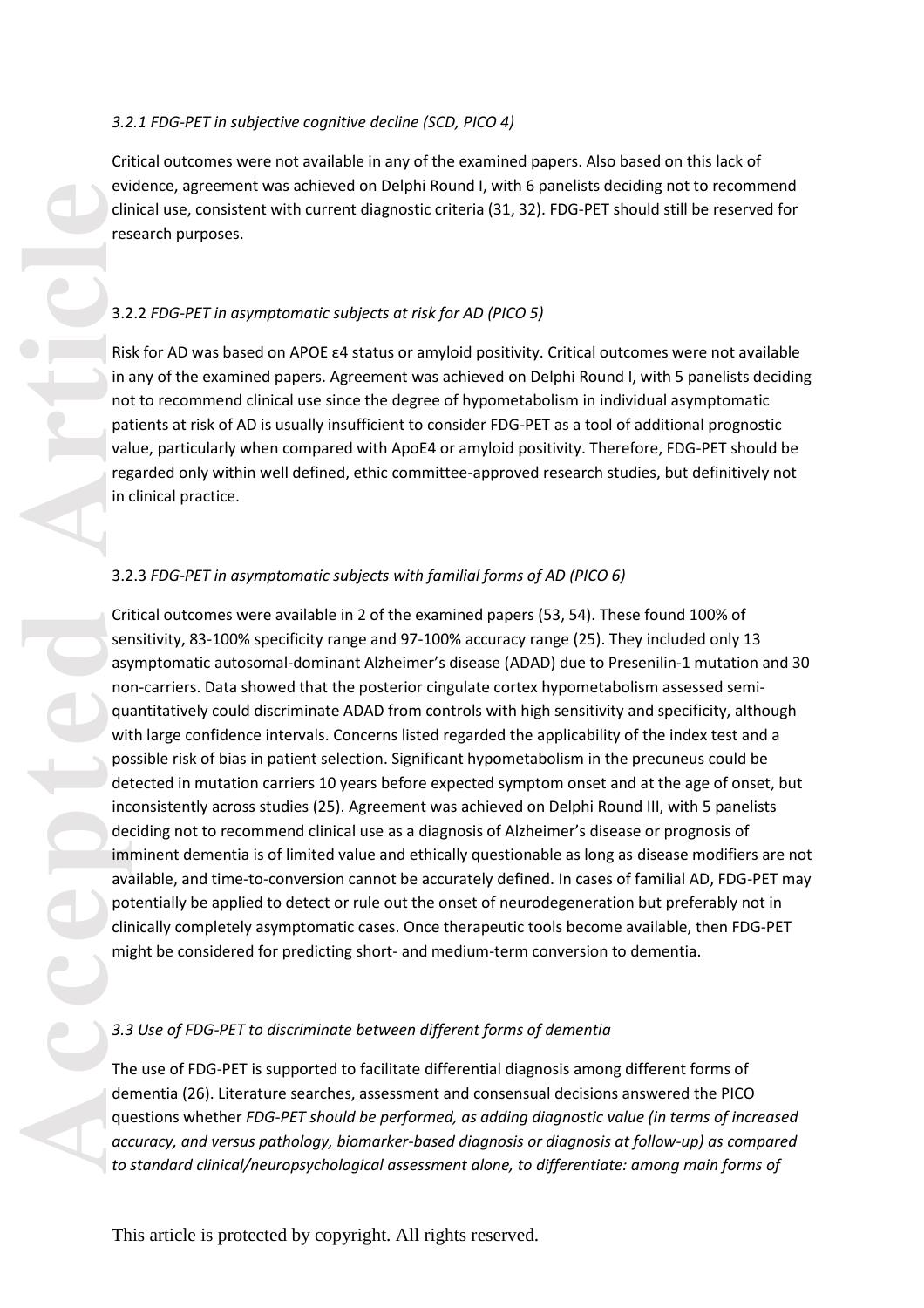*dementia in patients with dementia and either atypical presentation or atypical course (3.3.1); between DLB and AD (*3.3.2); *between AD and* FT L D *(* 3.3.3); *between DLB and* FT L D *(*3.3.4); *between AD and Vascular dementia (VaD ) (*3.3.5); to unveil *brain dysfunction related to cognitive deterioration in patients with Parkinson's disease (PD ) and cognitive impairment (*3.3.6); *to differentiate PSP from PD (*3.3.7); *depressive pseudo -dementia from neurodegenerative disorders associated with depressive symptoms in elderly patients with depression and cognitive deficit* (3.3.8); *to point to the diagnosis of the underlying pathological process in patients with corticobasal syndrome (CBS) (*3.3.9); *of the different clinical variants (nonfluent/agrammatic form, semantic, logopenic) of primary progressive aphasias (PPA) and thus to guide towards the underlying pathophysiology (3.3.10)* .

## 3.3.1 *FDG -PET in atypical presentation or atypical course (PICO 7)*

Critical outcomes were available in 4 of the examined papers (26). These studies included particularly heterogeneous samples, so the main results are summarized separately for each paper. After FDG -PET -based diagnosis in patients with 'atypical/unclear dementia', a diagnostic change in 59.5% of the patients , and increased prescription of cholinesterase inhibitors (from 13.8% to 38.3%) were reported (55). In a clinically heterogeneous population of AD patients (AD - memory, AD language and AD -visuospatial) distinct hypometabolism distribution was found in the AD -language dominant (left inferior frontal and left temporo -parietal; AUC=0.82, p=0.011) and AD -visuospatial dominant presentations (bilateral occipito -parieto -temporal, AUC=0.85, p=0.009; right posterior cingulate cortex/precuneus and right lateral parietal, AUC=0.69, p=0.045) (56). A trend was also observed for AD -memory dominant cases, with AUC=0.65 (p=0.062) for hypometabolism in bilateral inferior frontal, cuneus and inferior temporal, and right inferior parietal. The logopenic variant of PPA (lvPPA ) and typical AD dementia could be discriminated (AUC=0.89) based on the right medial temporal and posterior cingulate gyri, the left inferior, middle and superior temporal lobes , and left supramarginal gyrus (57). Patients with posterior cortical atrophy (PCA) could be distinguished from DLB with 83% sensitivity, 85% specificity and 83% accuracy, and from the pooled AD and DLB with 83% sensitivity, 93% specificity, 90.9% accuracy and 91% AUC (58) . Early onset AD were included in the search, but no papers were found reporting critical outcomes.

The consensual recommendation was defined on Delphi Round I, with 6 panelists voting for clinical use, as FDG -PET information in patients with atypical appearance or disease course may point towards reasons other than AD. This includes other forms of neurodegeneration (e.g., FT L D spectrum), or non-neurodegenerative causes (e.g., depression) in the absence of hypometabolism.

#### *3.3.2 FDG -PET to differentiate between DLB and AD (PICO 8)*

Measures of accuracy were available in 11 of the examined papers (26). However, the majority of these papers had only baseline clinical diagnosis as the reference standard, with only two studies, including a total of 23 DLB and 31 AD patients, quantifying test performance appropriately. On the whole, these papers found a 70-92% sensitivity range, 74-100% specificity range and 72-96%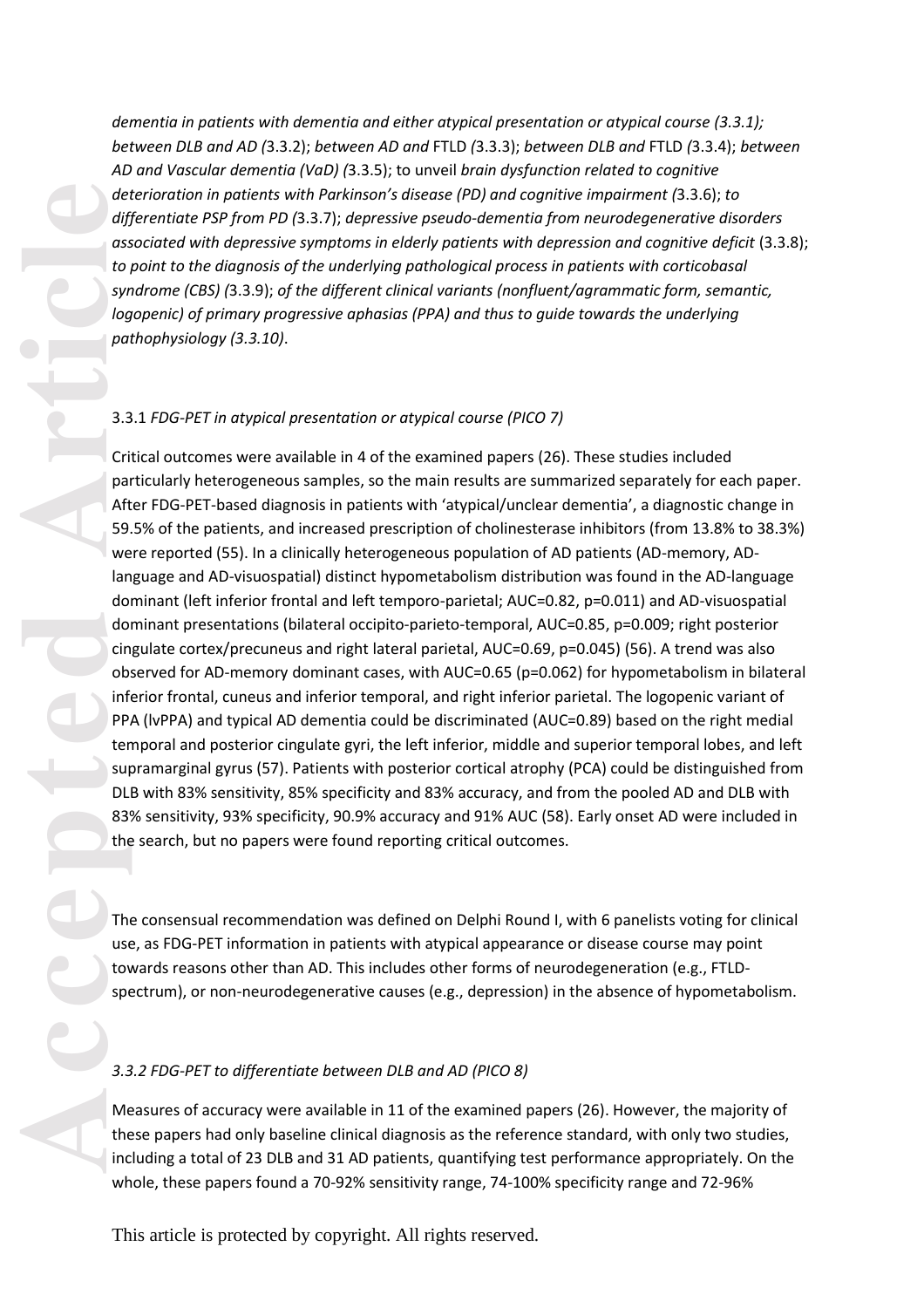accuracy range (49, 58 -66) ; 0.77 -0.91 AUC range (49, 62, 65 -67); and 86% PPV, 85% NPV and 4.46 positive likelihood ratio (LH+ ) value (59). A similar profile of cerebral hypometabolism was observed in AD and DLB, with the exception of the marked hypometabolism in the visual cortex in DLB and the relative posterior cingulate preservation (cingulate island sign) .

The consensual recommendation was defined on Delphi Round I, with 6 panelists voting for clinical use to discriminate DLB and AD. The reason for the positive response by the majority of the panelists was based on the available data, providing relatively good quality of evidence for the ability of FDG - PET to discriminate DLB from AD. Although presynaptic dopaminergic pathway radiopharmaceuticals is more accurate in differentiating DLB from AD , FDG -PET is useful in those centers where this investigation is unavailable or in the infrequent DLB cases with a normal presynaptic dopaminergic imaging. The inclusion of FDG -PET in the new criteria for DLB (8) as a *supportive* biomarker (a scan not showing hypometabolism in the occipital lobes does not exclude DLB) also contributed to panelists ' decision.

## *3.3.3 FDG -PET to differentiate AD from FTLD (PICO 9)*

Critical outcomes were available in 5 of the examined papers (26). These papers found 80 -99% sensitivity range, 63 -98% specificity range and 87 -89.2% accuracy range (65, 68 -70); 0.91 -0.97 AUC range (65, 70), 98% PPV, 74% NPV, 29.88 LR+, 0.25 LR - (70) , and an increased accuracy for the classification of FTLD with respect to AD by using semi-quantitative assessment of FDG-PET (71).

rel.<br>
The use<br>
wa PE is rive<br>
wa PE is in the use<br>
is in the predict of the state<br>
of the predict of the state<br>
of the predict of the contract of the contract of the contract of the contract of the contract of the contract The consensual recommendation was defined on Delphi Round I, with 7 panelists supporting clinical use. Occasionally, differentiating FTLD from AD on clinical-neuropsychological grounds may be challenging. In most cases, the hypometabolic pattern s of FT L D and AD are clearly separated, with the differential involvement of the prefrontal, insular and anterior cingulate cortex , basal ganglia, and sometimes the crossed cerebellar diaschisis in FT LD, and the posterior cingulate cortex and precuneus hypometabolism in AD. Despite a relatively low quantitative evidence, FDG -PET is approved to discriminate FTD and AD in the US (2), and included in the clinical criteria of both bv - FTD (6) and PPA (7). However, there are still cases where a diagnosis cannot be reached based on clinical -neuropsychological evaluation and FDG -PET , since fronto -parietal hypometabolism may sometimes be found in both disease, especially at the dementia stage. In those cases, either CSF biomarker analysis or amyloid PET can clarify. One should be aware, though, that AD pathology may co-exist in FTLD patients, with possible amyloid positivity unrelated to the clinical syndrome (72). In th ese cases, a clear FT L D pattern on FDG -PET helps the diagnosis .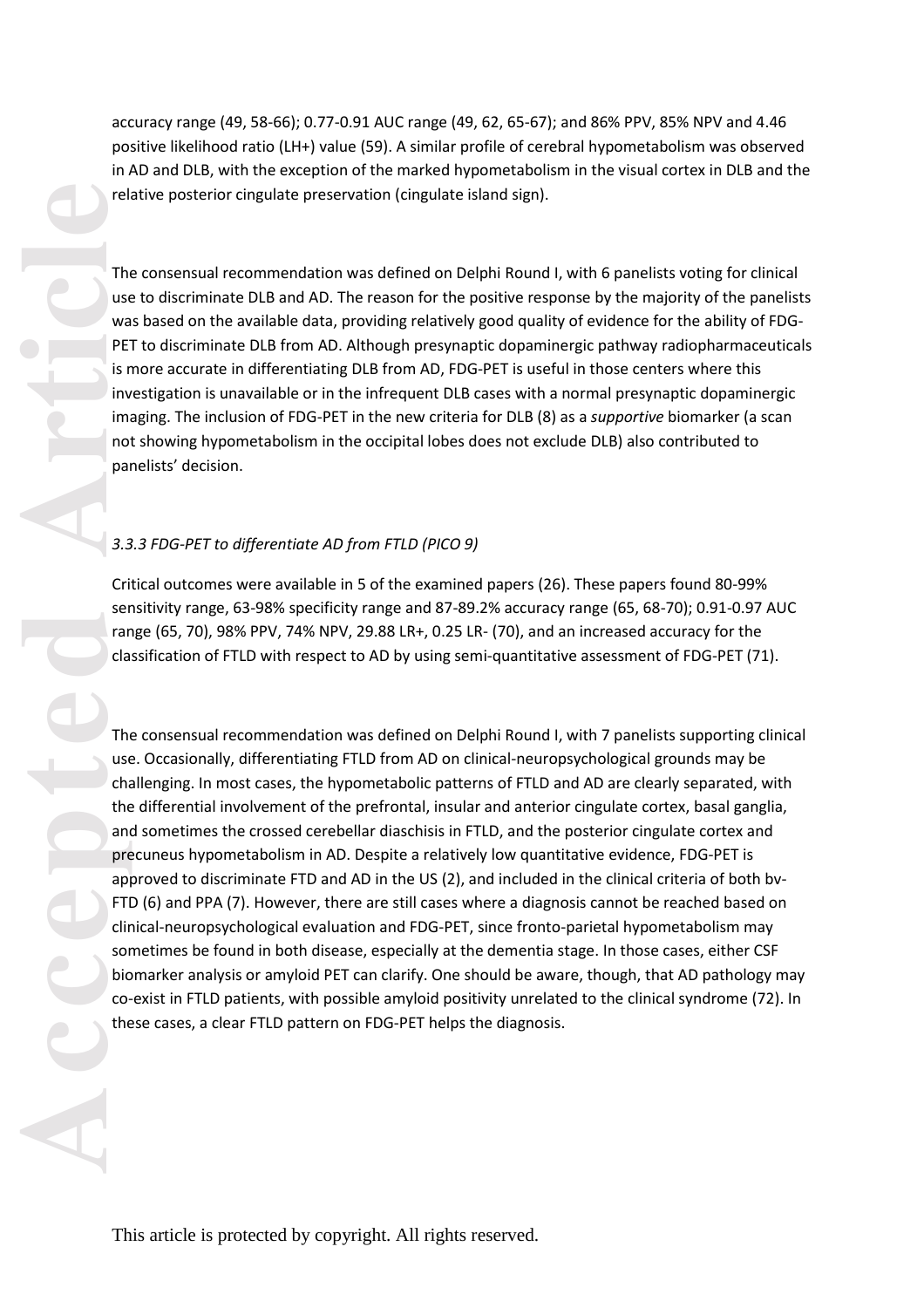## *3.3.4 FDG -PET to differentiate between DLB and FTLD (PICO 10)*

Critical outcomes were available in only 1 of the examined papers. Mosconi and colleagues (73) reported 71% sensitivity, 65% specificity, 66% accuracy and 68% AUC of FDG -PET in distinguishing between DLB and FTLD patients. However, values were obtained using only the clinical diagnosis as the reference standard. The remaining papers provide only evidence of correlated patterns of atrophy (26). A consensual recommendation was defined at Delphi Round II, with 6 panelists voting for clinical use. The reason given by the majority of panelists was based on the different patterns of metabolism associated with the two conditions , FT L D showing frontal and anterior -temporal hypometabolism and DLB displaying additional posterior involvement (visual and parieto -temporal) and relative posterior cingulate preservation (cingulate island sign). Although most cases can be differentiated clinically , there are some overlapping features , and misdiagnosis between the two condition s has been documented in autopsy cases (74 -76). This is particularly relevant in the presence of parkinsonism, that may be present in both conditions, with dopamine transporter uptake on SPECT possibly abnormal in both disorders (75). The inclusion of FDG -PET in the FTD criteria (6) and the new DLB criteria (8) also contributed to the panelists decision.

## *3.3.5 Use of FDG -PET to differentiate between AD and VaD (PICO 11)*

ret<br>
bet<br>
the atr<br>
article<br>
article<br>
article<br>
article<br>
article<br>
pred<br>
pred<br>
corref<br>
pred<br>
pred<br>
corref<br>
pred<br>
corref<br>
pred<br>
corref<br>
pred<br>
corref<br>
pred<br>
corref<br>
pred<br>
corref<br>
pred<br>
corref<br>
pred<br>
2.3.3<br>
<br>
3.3<br>
Usi the pred<br> Using a fully automated voxel -based multivariate technique, AD, VaD and controls were identified with 100% accuracy, sensitivity and specificity; however, the test sample was the same used to train the algorithm (77). Associated patterns of hypometabolism include the thalamus, brainstem and cerebellum in VaD, as opposed to the posterior cingulate and temporo -parietal pattern of AD patients (77 -79). However, this was not confirmed in other studies (80, 81). A key problem with the concept of VaD, and possibly a reason for inconsistencies, lies in the difficulty of using a clinical reference -standard and in the issue of mixed pathologies , where disentangling the relative weight of neurodegeneration and vascular lesions on the cognitive impairment may be difficult. Specifically, in patients with dementia and prominent vascular lesions on structural imaging, dementia is not necessarily due to vascular pathology. Rather, AD with concomitant vascular lesions often cause s the clinical syndrome. The existing literature is therefore particularly limited in this case as no study has included pathological diagnosis as the gold standard. Comparisons across studies are also problematic because of the variable inclusion criteria for VaD. Nonetheless, a consensual recommendation for clinical use was achieved in Round II, 5 panelists supporting the utility of FDG-PET in identifying AD in patients with vascular pathology if the characteristic AD pattern of bilateral posterior temporo -parietal hypometabolism is present, and provided that hypometabolic regions are not co -localized with large vessel cortical or sub -cortical infarcts on a structural scan.

## *3.3.6 FDG -PET to identify PD -related neurodegeneration associated with cognition (PICO 12)*

Quantitative assessments of the discrimination accuracy of patterns of hypometabolism in this condition are not available (29). A consensual recommendation was achieved on Delphi Round IV, with 5 panelists voting for clinical use. Panelists mostly based their recommendation on the grounds that patients with PD dementia or MCI have a typical pattern of hypometabolism, mainly in the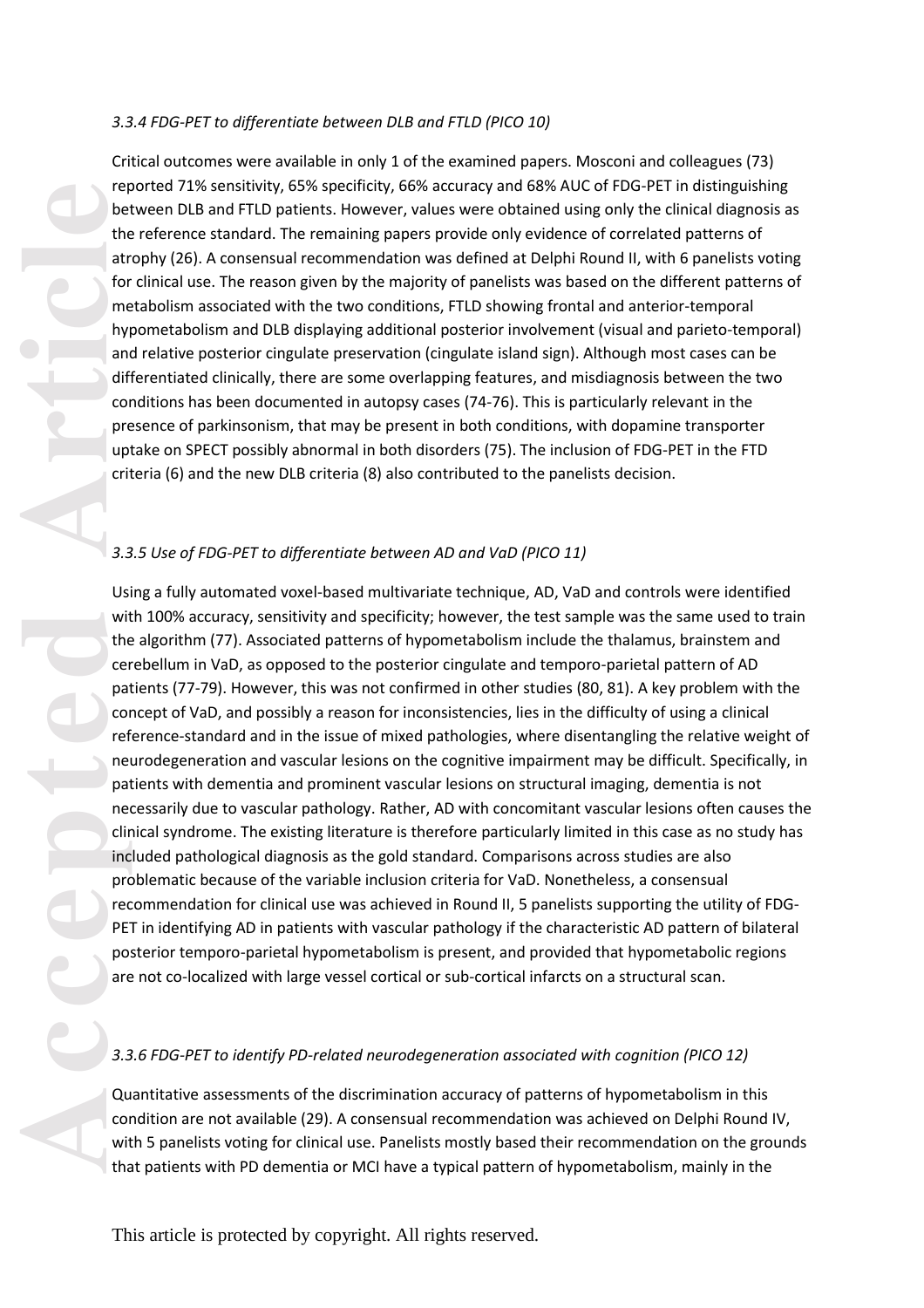posterior regions. The absence of this typical pattern therefore raises the possibility of an alternative diagnosis, including depressive pseudodementia or an atypical Parkinsonian syndrome. In addition, the ability of FDG -PET to predict future decline in cognition may allow to identify patients suitable for cholinesterase inhibitor therapy at an early PD stage. After the deadline for literature review (November 2015), other relevant papers not included in the present evaluation of evidence have been published, which are consistent with this recommendation (82 -84) .

# *3.3.7 FDG -PET to discriminate PSP from PD (PICO 13)*

Critical outcomes were available in 2 of the examined papers, for a total of 36 PSP and 32 PD patients. These papers found a 52.9 -75% sensitivity range, 80 -100% specificity range and 67.6 -83.9% accuracy range (85, 86) and 0.80 AUC (86) . Additional outcomes were reported in 3 papers (87 -89) in which a two -step classification was used, consisting of a first separation of PD from atypical parkinsonisms, and a subsequent separation of PSP from other atypical parkinsonisms. In these studies, FDG -PET demonstrated a good sensitivity in distinguishing PD from atypical parkinsonisms (range 83 -86%) but moderate sensitivity in differentiating PSP from CBD and MSA (range 73 -88%). Specificity and PPV were both greater than 90% in distinguishing PD from atypical parkinsonisms and atypicals between each other. The NPV in differentiating PD versus atypicals was moderate (range 76 -83%). The 5 studies had a moderate risk of bias regarding the reference standard (in two studies it is not clear whether the FDG-PET reader was blind to clinical diagnosis) and the index test (2 papers did not report sufficient detail to allow replication). Moreover, low applicability arose because all studies included a very selected population and used a semi -quantitative method of image analysis.

A consensual recommendation to support clinical use was defined on Delphi Round III. The five panelists supporting clinical use considered that in a typical PSP patient, FDG -PET can usefully highlight hypometabolism in the medial frontal gyrus, anterior cingulate cortex, pons, and ventral striatum. These findings are usually not found in PD patients who show normal or even increased striatal metabolism. FDG -PET may be particularly useful in the early stages (i.e., within the first 2 years from symptom onset), when the accuracy of clinical diagnosis is limited. Although of lower spatial resolution, perfusion SPECT shows essentially the same pattern (90, 91). It should be said that the majority of these abnormalities are rather symmetrical and difficult to assess based on visual analysis alone, especially in the early stage. Therefore, the use of sem i -automated quantification in comparison s with age -matched healthy controls is particularly useful to highlight these symmetrical abnormalities and assist visual reading. This PSP -related metabolic pattern has been highlighted also with covariance analys es and used for differential diagnosis from PD (87, 92, 93). However, data remain largely incomplete when considering the several PSP phenotypes (such as PSP -Parkinsonism or pure akinesia with gait freezing, for instance), often leading to less severe or incomplete patterns as compared to the full -blown Richardson's syndrome. Finally, the EANM procedural guidelines (15) and also the latest criteria for PSP diagnosis by the Movement Diagnosis Society (9) support the use of FDG PET to differentiate between Parkinson's disease and atypical parkinsonian syndromes.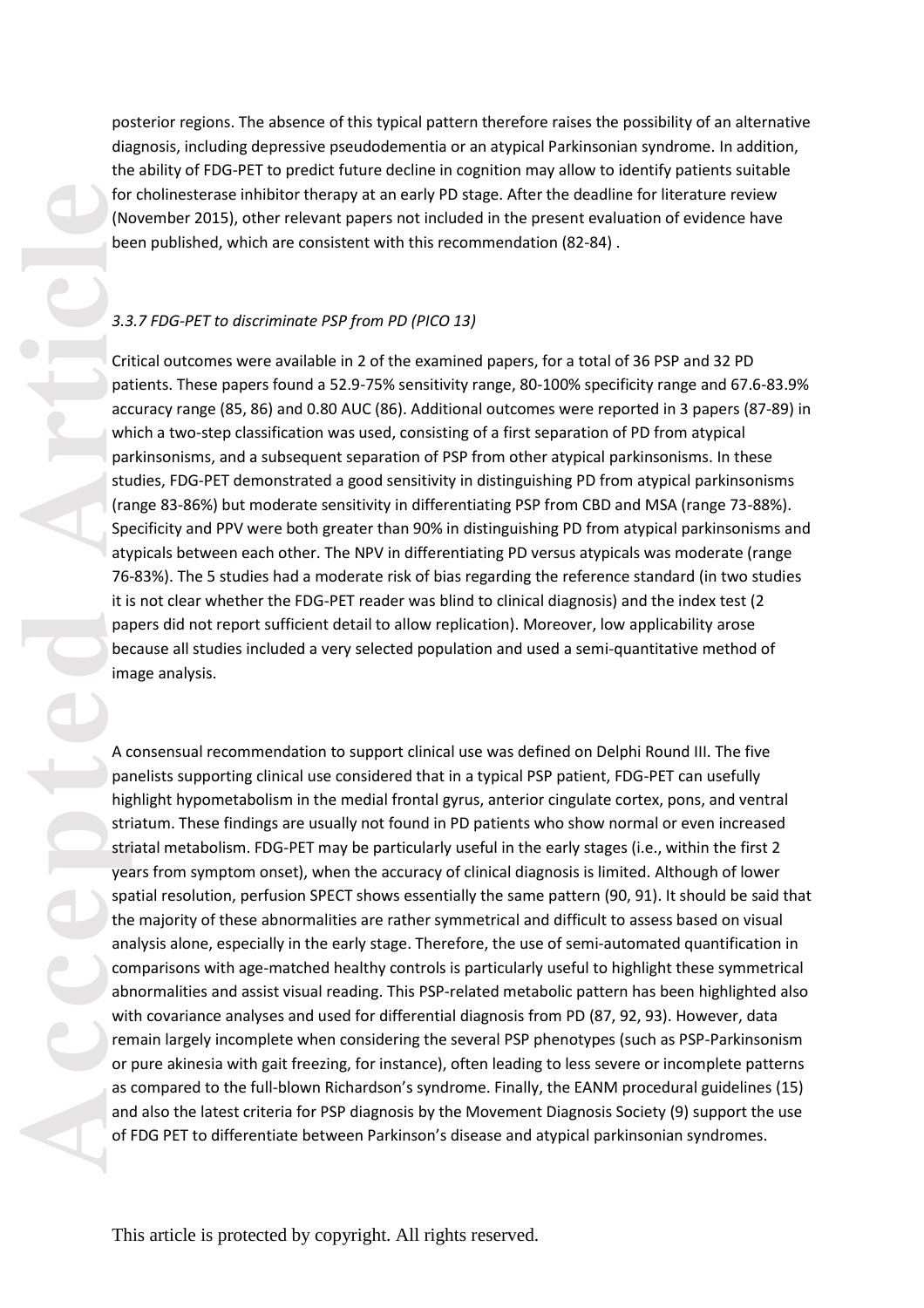## *3.3.8 FDG -PET to discriminate depressive pseudo -dementia (PICO 14)*

No references were obtained for this PICO questions. The consensual recommendation was defined on Delphi Round II , with 7 panelists voting for clinical use. Depressive pseudo -dementia is a relatively uncommon problem but one that is critical not to miss because of its potential reversibility. Evidence from formal studies on the utility of FDG -PET in this scenario is entirely lacking. Nonetheless, although the recommendation is based on anecdotal observation, there was unanimous consensus supporting the use of FDG -PET. The rationale is based, in part, on the fact that FDG -PET abnormalities are a function of disease severity. As such, a patient who appears to have dementia —based on both clinical interview and objective neuropsychological examination —should always have obvious abnormalities on FDG-PET. Therefore, a normal FDG-PET examination in this circumstance offers strong evidence for a pseudo -dementia, while a typical pattern of hypometabolism for one of the degenerative dementias argues against pseudo -dementia, although subtle frontal hypometabolism may be present in psychiatric patients. Finally, it must be stressed that this recommendation relates specifically to the scenario of what appears to be an established dementia, but not to the more common situation of deciding whether very mild or subjective deficits have a psychiatric versus degenerative basis —see sections 3.1 -4. Given the total lack of evidence, however, the panel encourages specific research on this topic.

## *3.3.9 FDG -PET to discriminate the underlying pathological process in patients with corticobasal syndrome (PICO 15)*

Critical outcomes were available in 2 of the examined papers. These studies (94, 95) used amyloid - PET as the gold standard and tested the ability of FDG-PET in predicting AD pathology in 39 patients with corticobasal syndrome. They found 91-95% sensitivity range, 58-75% specificity range and 73-82% accuracy range. Taswell et al. (86) reported also PPV = 68%, NPV = 97%, LH+ = 3.90 and negative likelihood ratio (LH -) value =0.06. We found a low risk of bias for all items and moderate applicability concerns.

Consensus was achieved on Delphi Round I, six panelists supporting clinical use. The demonstration of asymmetry in cortical metabolism should entail hypometabolism in the hemisphere contralateral to the hemi-body with akinetic-rigid Parkinsonism and apraxia.

Hypometabolism is mainly found in motor and premotor cortices, but can also involve the prefrontal or posterior parietal and lateral temporal cortex, and the cingulate gyrus. Often, basal ganglia and thalamus are hypometabolic in the same hemisphere harboring cortical hypometabolism. This heterogeneity is consistent with the variety of diseases causing CBS, which mainly include CBD, PSP, AD, FTLD, or combinations thereof. Prevalent parietal lobule and posterior cingulate hypometabolism is consistent with AD ; anterior cingulate and associated frontal cortex hypometabolism suggests PSP or FTD; and basal ganglia hypometabolism supports CBD and PSP. Therefore, the future challenge consists of identifying specific FDG -PET patterns associated to these different underlying pathologies. Such studies should be based on multi -tracer PET studies including Tau - and amyloid -PET, if pathological gold -standard is unavailable.

on rel.<br>
Text lace<br>
Hace unit FD der alw circle<br>
Hace unit for sult der evidence video der evidence video der evidence video der evideo der alw circle<br>
Text state der evideo der evideo der evideo der evideo der evideo der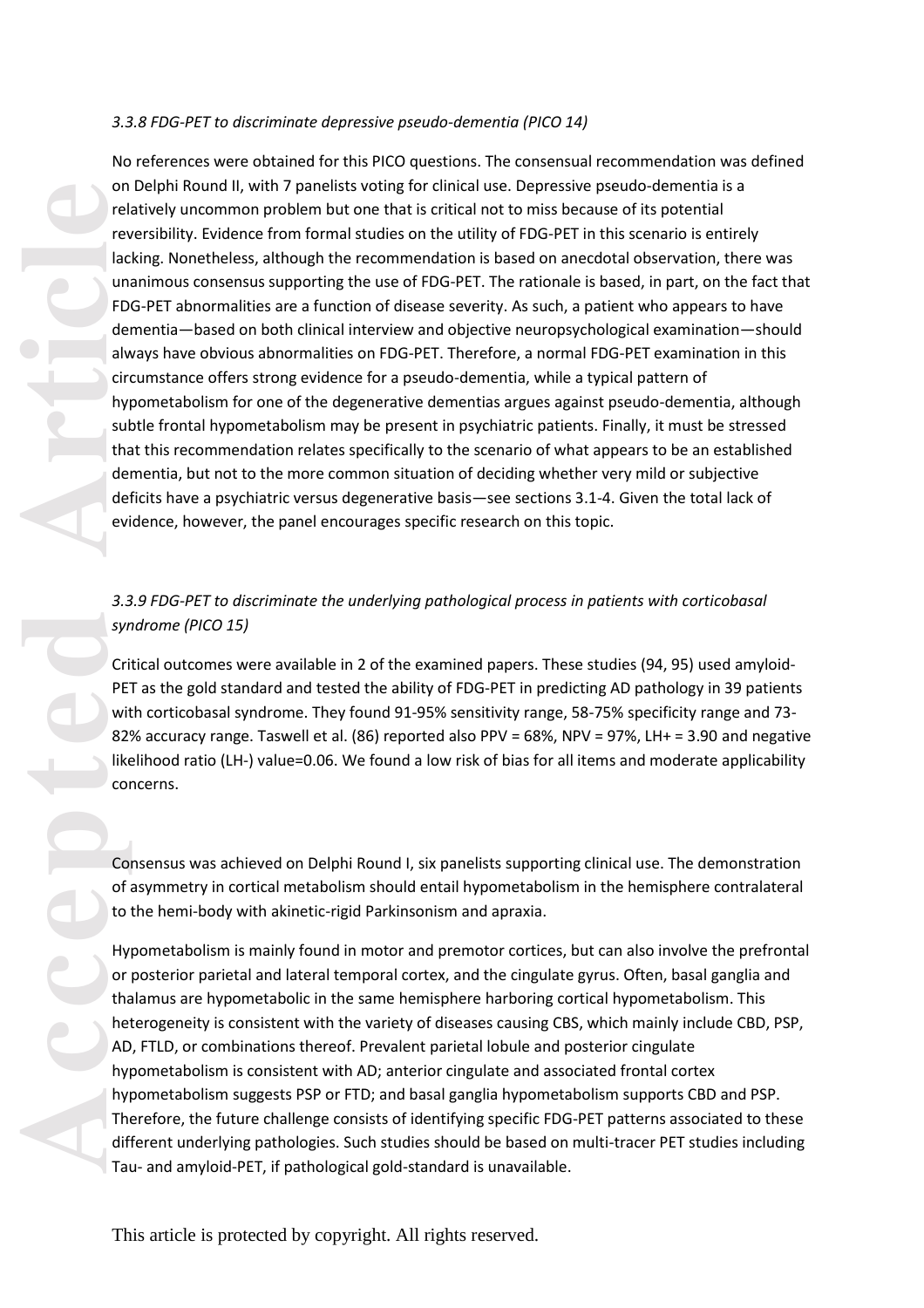## *3.3.10 Use of FDG -PET to discriminate clinical presentations and point toward molecular pathologies in PPAs (PICO 16)*

Example to the service of the service of the service of the service of the service of the service of the service of the service of the service of the service of the service of the service of the service of the service of t Critical outcomes were available for 4 papers, with very heterogeneous result s(27). Using semi quantitative assessment, PPA variants were discriminated with 86.2% sensitivity, 66.7% specificity, and 84% accuracy (96) . Differentiation among the t hree variants showed 91.6% sensitivity, 100% specificity and 97% accuracy for the non-fluent/agrammatic variant (nfv-PPA); 100%, 93.1% and 94% for the semantic variant (sv-PPA), and 78.6%, 94.4% and 87% for the logopenic variant (lv-PPA). The PPV 100% for nfv -PPA, 60% for sv -PPA and 91.7% for nfv -PPA , and the NPV 95.2% for av -PPA, 100% for sv-PPA and 85% for lv-PPA. Bilateral hypometabolism in the temporo-parietal cortex had 50% sensitivity and 100% specificity in detecting AD pathology, while normal temporo -parietal cortex had 38% sensitivity and 100% specificity in detecting non -AD pathology (97). Both lateral temporal and hippocampal metabolic asymmetry showed 83% sensitivity in predicting amyloid negative lv -PPA. Together, they had 100% specificity in predicting amyloid negative lv -PPA (98). The PPV in predicting AD pathology was >90% both in lv-PPA and nfv-PPA, while NPV was greater in nfv-PPA (96%) and sv-PPA (92%) than in lv -PPA (81%)(94).

Notwithstanding the heterogeneity of results, consensus was achieved on Round I, 6 panelists supporting clinical use. Differentiating the three types of PPAs is a clinical challenge. Since the publication of current diagnostic criteria (7), their overlap has been repeatedly reported clinically and on imaging (99, 100). Although amyloid PET enhances discrimination of patients with AD -based PPA from the others, current diagnostic criteria state that clinical diagnosis may be supported by the typical atrophy or metabolic pattern characterizing the three forms (7). Given that synaptic failure is an earlier phenomenon than atrophy, FDG-PET may be particularly valuable for diagnosis where a typical atrophy pattern is not apparent.

## *3.4 Use of FDG -PET in ALS and HD*

*Literature searches and assessment and decisions answered whether FDG -PET should be performed, as adding diagnostic value (in terms of increased accuracy, and versus clinical confirmation) as compared to standard clinical/neuropsychological assessment alone, to: confirm a clinical suspicion of ALS in patients with or without cognitive impairment* (3.4.1); *detect brain dysfunction related to cognitive deterioration in patients with ALS (3.4.2); to pick early signs of neurodegeneration in patients with a genetic risk of Huntington disease (3.4.3); and discriminate frontal -lobe hypometabolism responsible for cognitive deterioration in patients with Huntington disease(3.4.4).* The panel did not support the clinical use of FDG -PET for any of these aims (23) .

#### *3.4.1 FDG -PET in the diagnosis of ALS (PICO 17)*

Critical outcomes on FDG -PET diagnostic utility in ALS were available in 2 of the examined papers (23), denoting 94.8 -95.4% sensitivity, 80.0 -82.5% specificity and 91.8 -93.2% accuracy in distinguishing ALS patients from controls (101, 102). However, a comparison with ALS -mimic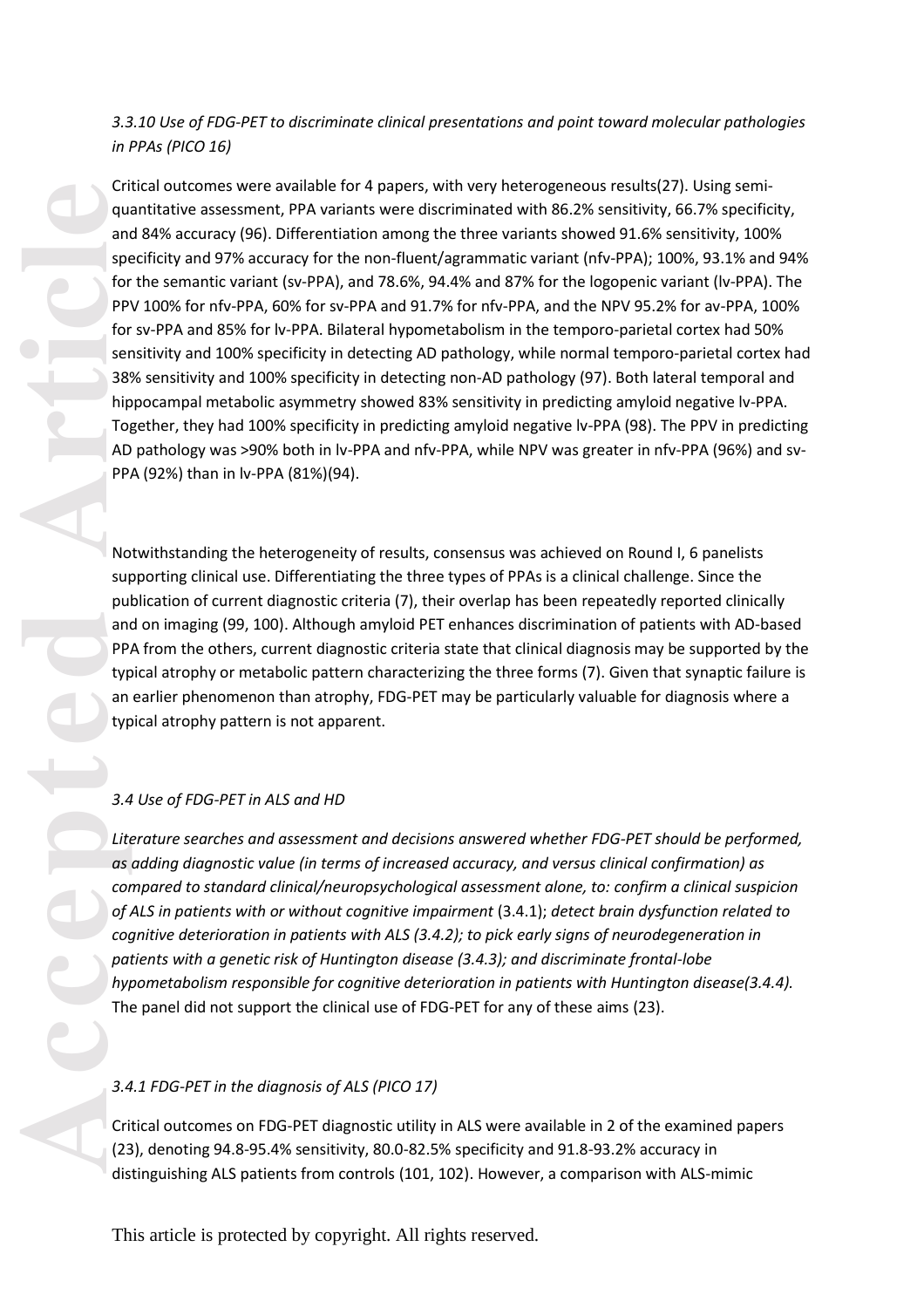disorders, which is mandatory to test the specificity of these markers, is still lacking. In addition, other neuroimaging tools such as structural and diffusion tensor MRI may be in a better position to help with diagnosis and differential diagnosis (103).

Based on this background, agreement was achieved on Delphi Round II, with 7 panelists deciding not to support clinical utility of FDG PET in the diagnosis of ALS at the moment. It should be considered that according to the revised El Escorial criteria, ALS diagnosis relies on the clinical detection of motor neuron signs in multiple body segments supported by electrophysiological testing (104). However, although these guidelines have been repeatedly shown to be useful inclusion criteria for clinical trials, concerns have been raised regarding their use in clinical practice (105, 106) . The false negative rate has been estimated to be as high as 1 1%, while the average delay from the symptom onset to diagnosis is 11 months (107, 108). Future research may assess whether incorporating neuroimaging techniques, such as MRI and FDG -PET, into the standard diagnostic algorithm might increase confidence level and improve time to diagnosis .

# *3.4.2 FDG -PET to detect cognitive -related brain dysfunction in ALS (PICO 18)*

Critical outcomes were not available in any of the examined papers. No agreement was reached through the Delphi procedure, with 4 panelists supporting clinical utility. Panelists recognized that functional neuroimaging with FDG-PET, additionally or alternatively to structural MRI, is required by the current diagnostic criteria for probable FTD at the dementia stage (6). However, the clinical utility of FDG -PET in ALS patients with cognitive and/or behavioural changes not reaching the threshold for a full FTD diagnosis is more controversial. Indeed, comprehensive cognitive and behavioral testing is enough to determine the presence of cognitive and/or behavioral involvement (109). In agreement with the recently published criteria (109), the panelists felt that in these patients FDG -PET may be adequate for research purposes, but it should not be recommended for clinical use .

### *3.4.3 FDG -PET to detect neurodegeneration in patients with genetic risk of HD (PICO 19)*

Critical outcomes were available in only 1 of the examined paper s, where the caudate FDG -PET uptake identified conversion from asymptomatic preclinical HD gene carriers to clinical HD with AUC=0.94 (110). However, agreement was achieved on Delphi Round II, with 6 panelists deciding not to support clinical use. Although striatal hypometabolism may be an earlier finding as compared to striatal volume loss on MRI, the present lack of effective neuroprotective drugs does not justify routine use of FDG -PET to predict conversion .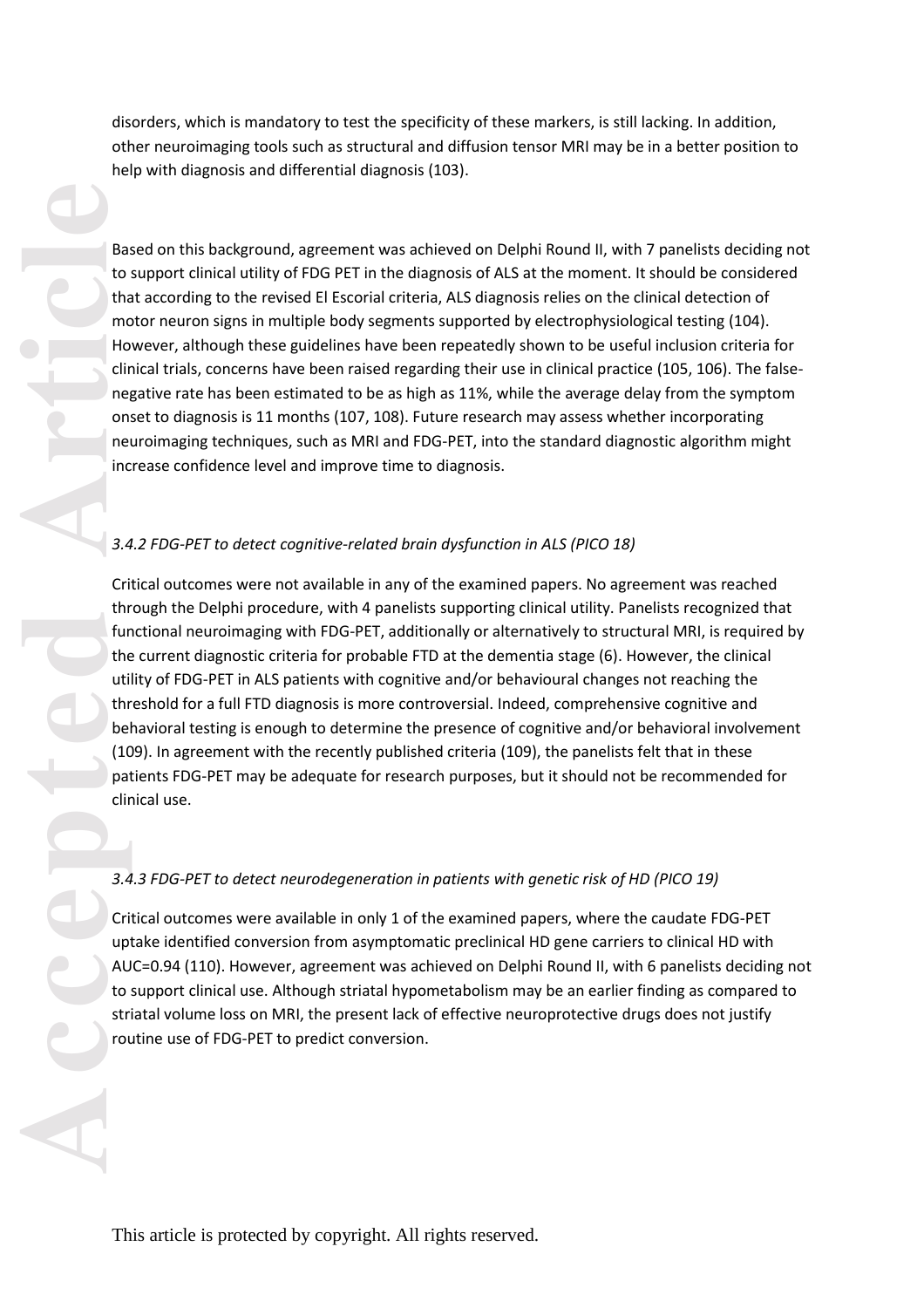# *3.4.4 FDG -PET to detect frontal -lobe hypometabolism responsible for cognitive deterioration in patients with HD (PICO 20)*

Critical outcomes were available in only 1 of the examined papers, including only 8 subjects. This found greater hypometabolism in HD patients compared to healthy controls in the prefrontal and premotor regions, and a significant correlation between frontal lobe hypometabolism and cognitive performances, as measured by a series of script generation and script sorting tasks (111). Agreement was achieved on Delphi Round III, with 5 panelists deciding not to support clinical use because FDG-PET would not add clinically useful information to neuropsychological assessment in a known HD patient .

# *3.5 Requirement of semi -automated assessment (PICO 21)*

To assess the opportunity to support the use of semi-automated assessment to assist visual reading in the clinical setting, the literature search, assessment and Delphi voting answered the PICO question: "*Should automated assessment of FDG -PET scans be required, as adding sufficient information (in terms of increased accuracy, and versus pathology, biomarker -based diagnosis or conversion at follow -up) as compared to visual reading as taken alone, to optimize the diagnostic work -up of patients with dementing neurodegenerative disorders?* "

Critical outcomes were available in 9 of the examined papers (28). The level of confidence between visual assessment and SPM -Maps differed significantly (2.07 versus 2.4; p=0.003) in the paper by Perani et al. (71). Visual assessment with and without 3D -SSP had non -significant difference in sensitivity (83% versus 82%), improved specificity (75% versus 41%, p<0.01) and AUC 88% versus 72% (p=0.017) respectively, with a mean increase in confidence rating of 0.7 (p=0.048) (112). Finally, visual assessment differed significantly from 3D -SSP (AUC: 0.94 versus 0.99, p=0.043) in Burdette et al. paper (113). ROI analysis and 3D -SSP were the most frequently used tools, followed by SPM and PALZ score. The subjects involved in the selected studies suffered from different neurodegenerative disorders. Risk of bias was due to imprecision, use of reference standard (follow -up diagnosis rather than pathology confirmation), and applicability of the index test.

The consensual recommendation was achieved on Delphi Round I, 6 panelists supporting the additional use of semi-automated processing to assist visual reading in clinical settings. The visual reading by an expert remains the reference tool to identify abnormalities and to generate a report, according to the EANM procedure guidelines (15, 42, 114, 115), and the semi -quantitative automated assessment of images is considered helpful to assist visual reading, especially to less experienced readers (42). Indeed, such automated assessment can provide confirmation on the statistical significance of the abnormalities that they appreciate visually, and disambiguate doubtful areas of abnormalities. This is relevant for non -expert readers because the limited experience on the wide range of normality leads to both over- and under-estimation of abnormal scans. Anyways, semi -automated assessment can help, increasing specificity and confidence, also expert readers.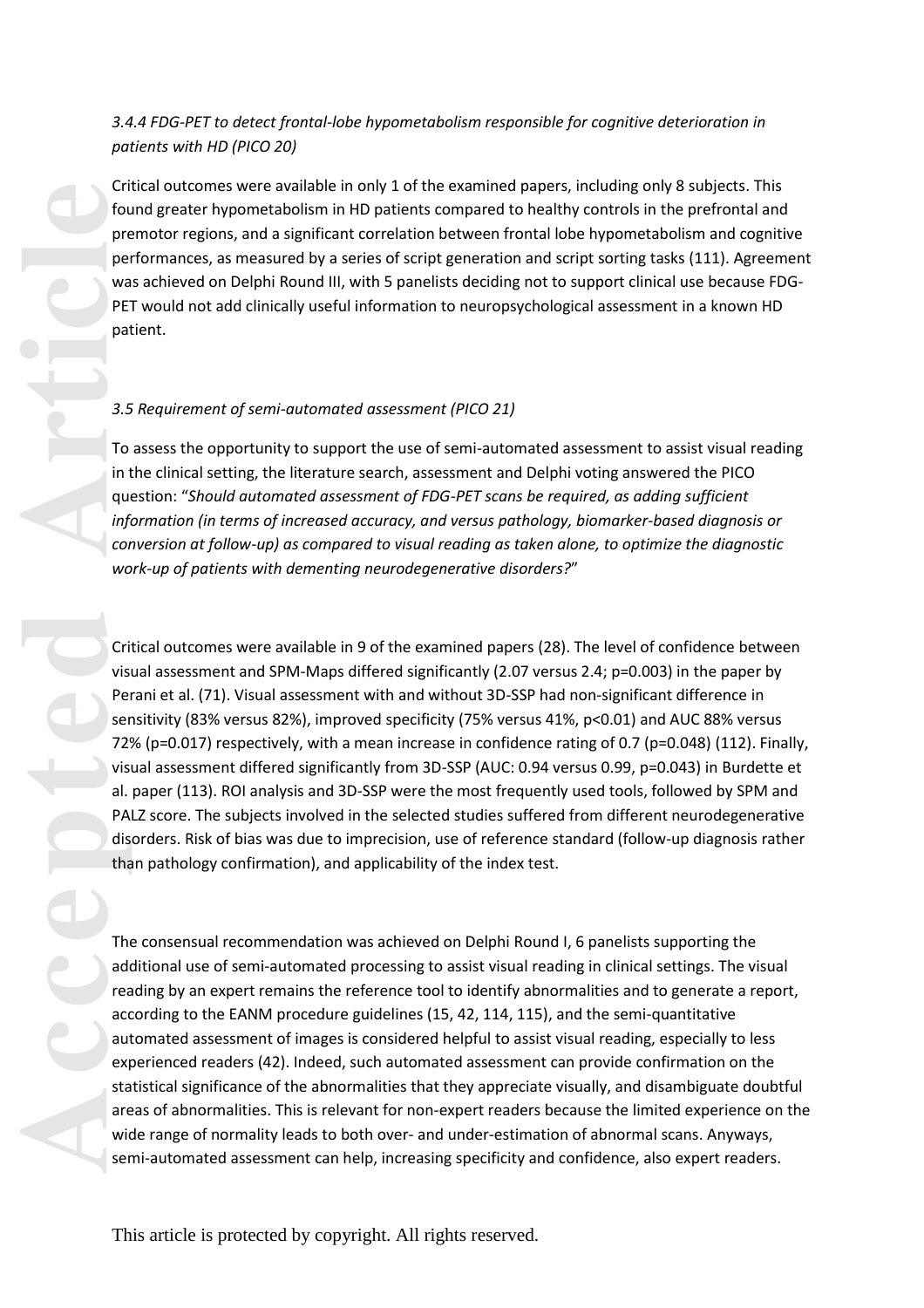Several tools are available allowing semi-quantification and comparison with an age-matched database of healthy controls, either commercially or freely available. They substantially differ in the choice of region chosen for normalization (whole brain or, dependent on the choice of the examiner, pons, thalami, or cerebellum), strategies of analysis (i.e., voxel - or Volume -of -Interest -based), and composition of the healthy control group. While some tools contain only fixed age -matched control groups, others may be preferable as they allow to build -up customized controls also taking into account further relevant covariates, such as gender and education. Finally, correction for atrophy is not embedded in the majority of these tools; the weight of atrophy may be assessed visually through coregistration of PET to the CT scan acquired contextually with PET for attenuation correction, or partial volume effect -correction software could be used. The 3D -SSP routine (Neurostat) (https://neurostat.neuro.utah.edu/) for example has an atrophy correction mechanism. The differences among the several automated tools of semi -quantification are relevant as they impact significantly the incremental value of semi-automated assessment, as shown in head-to-head comparisons with visual reading (114, 115).

#### **4. Discussion**

With this work, we outlined recommendations for using FDG -PET as an add -on to clinical and neuropsychological examination in the diagnosis of neurodegenerative disorders as good clinical practice points based on consensus by expert panelists. Assessment s of the evidence on the incremental utility of FDG -PET over clinical assessment alone for each PICO question assisted panelist decisions. Clinical use of FDG-PET was deemed appropriate for all cases of MCI and dementia, with the exception of ALS and HD , but was not supported for preclinical conditions. Moreover, the panel recommended the use of semi -automated assessment to assist visual reading.

Although proper quantitative assessment of the incremental value of FDG-PET over clinical diagnosis is still limited (23 -29), the panel felt that the collection of more robust formal evidence may require a relatively long time and may not at all be feasible for all the various types of neurodegenerative disorders individually. The Panel concludes that altogether a great amount of data has been collected, convincingly demonstrating the value of FDG-PET to detect patterns and extent of neuronal dysfunction across the spectrum of neurodegenerative disorders with high sensitivity. This type of *in vivo* information currently cannot be obtained by any other diagnostic test. Being aware of the mentioned limitations, the information provided by FDG - PET in the diagnostic procedure may thus be considered as *supportive* or *not supportive* of the diagnostic hypothesis, and should always be used *in addition* to conventional clinical and neuropsychological assessment s. Although less desirable than providing demonstrated substantial incremental diagnostic value, such support helps importantly in the large uncertainty characterizing clinical diagnosis, especially when pathophysiological biomarkers are not available and when question s on onset and extent of neuronal dysfunction are at issue. Anyway, these recommendations are based on literature that is not yet fully mature for leading to evidence -based prescriptions. Thus, we wish to underline that these are interim recommendations, based on the best of current (i.e., up to end of 2015) knowledge, and liable to change as more complete evidence is generated. We also underline that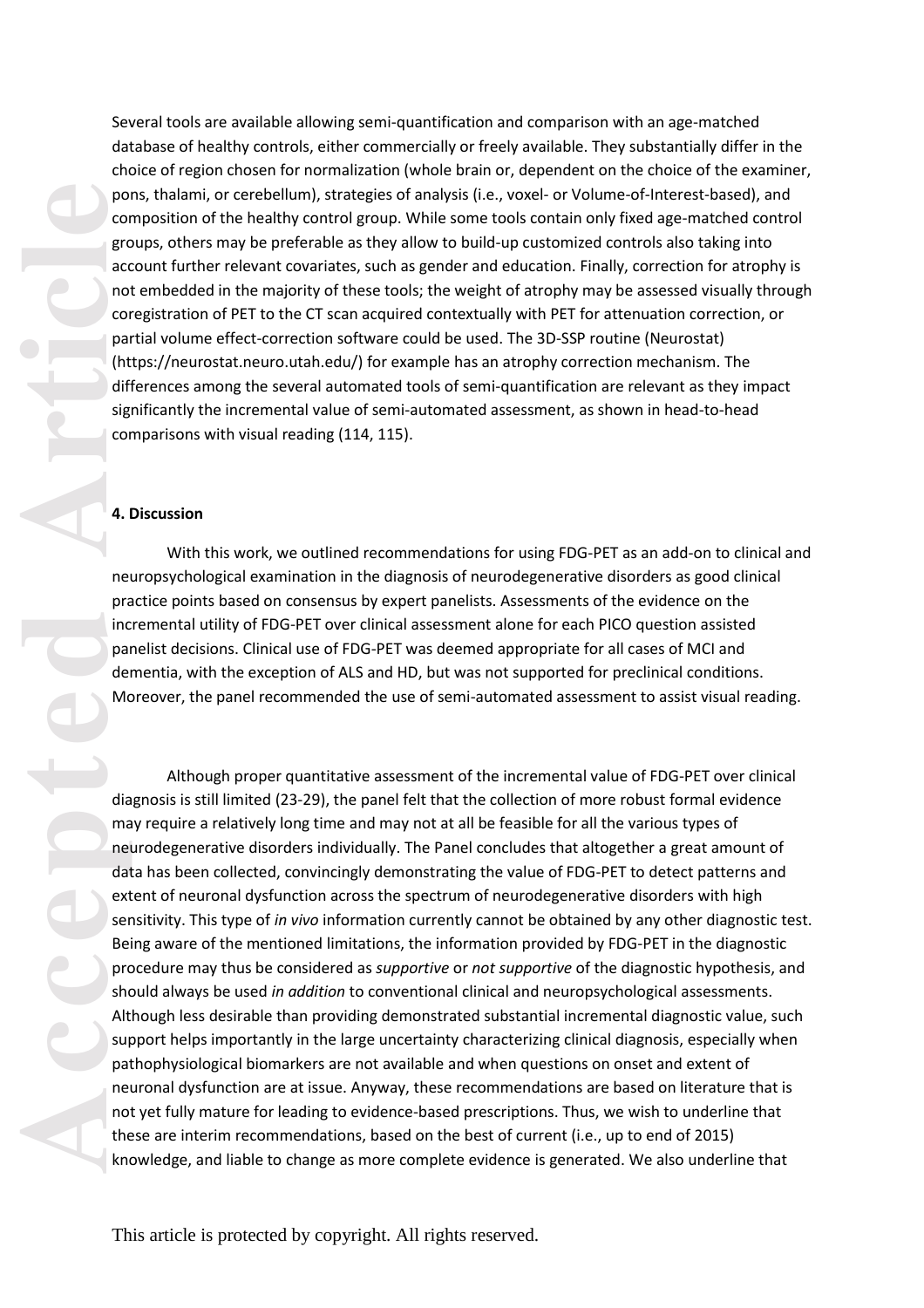the lack of support for clinical use in some conditions should not be read as a recommendation for not using, but rather as a current lack of reasons for supporting clinical use.

The lack of support of FDG -PET use for preclinical conditions is consistent with current clinical criteria, recommending to formulate clinical diagnoses only for symptomatic patients (31, 32). This does not exclude the application of the test in selected cases to answer specific individual questions and use in clinical trials Regarding the fact that FDG -PET is able to document onset of neuronal injury, e.g. in amyloid-positive patients, it may become highly valuable as a tool for patient selection and monitoring as soon as disease -modifying drugs become available. Also consistent with current clinical criteria (4, 6 -9, 30) and regulatory approval (2), the support of clinical use of FDG - PET in diagnosing prodromal and dementia stages of most neurodegenerative disorders was based on its ability to detect neurodegenerative processes, and to inform about location and extent of neuronal dysfunction at early stages. Finally, its negative predictive value allows the exclusion of neurodegeneration in MCI patients with symptoms due to depression, other psychiatric conditions, drug effect or abuse, and other systemic conditions; an exclusionary function that is necessary as an early step in the diagnostic work -up.

direction<br>
and the completed<br>
articles on the det<br>
on the det<br>
on the det<br>
on the point<br>
of the point<br>
of the point<br>
of the point<br>
of the sas<br>
of the sas<br>
of the sas<br>
of the sas<br>
of the sas<br>
of the sas<br>
of the sas<br>
of the Panelists did not support the additional use of FDG -PET to diagnose HD and ALS nor to detect evidence of brain dysfunction justifying a cognitive decline accompanying these conditions. Consensus in these cases was due to the greater informative value of other types of examination, which could not be disregarded although the focus of this exercise was on the incremental value of FDG -PET versus clinical and neuropsychological diagnoses, rather than versus other biomarkers. Formal comparison s of FDG -PET with other biomarkers should be performed to define a cost effective algorithm for diagnosis in dementia (1, 116). However, solving standardization issues (e.g., for scan reading or normality threshold) may also overcome some of the current heterogeneity in FDG-PET diagnostic performance (116, 117). Again, the panel decision would not get in the way of an individual application of FDG -PET in the diagnostic workup of HD or ALS in selected cases based on specific clinical questions, nor should it be read as an active indication not to perform the exam positively based on demonstrated evidence against clinical use .

The literature reviews (23 -29) (Suppl Mater 2) outlined specific methodological issues to be overcome to improve formal evidence of efficiency of FDG -PET in the diagnostic procedure. The lack of direct quantification of patient outcomes (health, quality of life, mortality, institutionalization) following FDG -PET -based diagnosis is a main limitation not solvable in the short term. However, even accepting accuracy studies as proxies for more appropriate patient management (18, 19), many limitations remain. Indeed, demonstration of diagnostic improvement after FDG -PET is limited by the lack of pathology confirmation and of head -to -head comparison between FDG -PET and clinical assessment versus the same gold standard (118). In addition, the frequent use of mere baseline clinical diagnosis as the reference standard conveys the limitation of the intrinsic circularity between hypometabolic pattern s and clinical syndromes, and prevents computation of test performance independent o f the actual prevalence of the disorder in the examined population. This may be due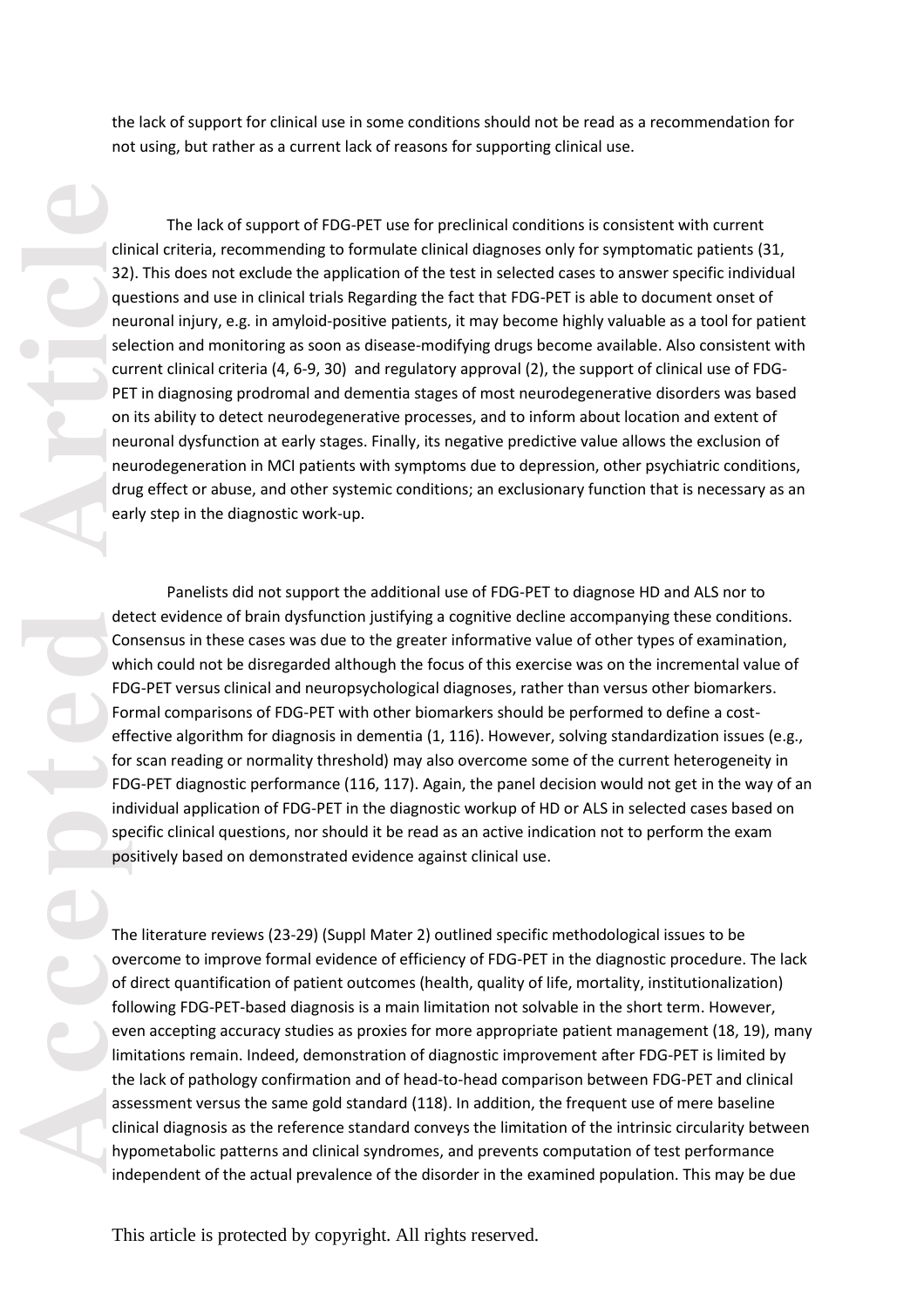accepted **Accepted Accepted Accepted Accepted Accepted Accepted Accepted Accepted Accepted Accepted Accepted Accepted Accepted Accepted Accepted Accepted Accepted Accepted Accepted Acc** to the absence of stakeholders, specific to FDG -PET and the so -called 'orphan' drugs: no company ever having exclusivity on the radiopharmaceutical, rigorous expensive studies are scarce. While addressing these issues as research priorities to boost the achievement of evidence -based guidelines, in this work we optimized the informative value from available studies and provided an interim consensus guidance. Also for this set of reasons, these recommendations are defined late compared to other diagnostic appropriate use criteria, e.g. those for amyloid -PET (119), that are also based on expert consensus, being defined in the complete lack of data on clinical utility. With frequent gaps in formal evidence, the use of clinicians' experience should at present be seen as interim evidence.

In conclusion, the present inter-societal task force provided consensual recommendations for the clinical use of FDG -PET as a supportive tool in the diagnosis of the main dementing disorders. Notwithstanding the interim value of these recommendations , EAN and EANM keep that clinicians will benefit from this collation of best current evidence and expert opinion .

#### **Acknowledgements**

The procedure for assessing scientific evidence and defining consensual recommendations was funded by the European Association of Nuclear Medicine (EANM) and by the European Academy of Neurology (EAN). We thank the Guidelines working group of EAN, particularly Simona Arcuti and Maurizio Leone, for methodological advice.

Jasmine Rivolta and Silvia Morbelli helped either panelists or the consensus coordination team in different phases of data collection or assessment of evidence.

The EAN and the EANM have partially funded this research.

#### **Conflicts of interest**

Flavio Nobili: received personal fees and non-financial support from G.E. healthcare, non-financial support from Eli -Lilly and grants from Chiesi Farmaceutici.

Javier Arbizu: received grants from Eli -Lilly & Co, Piramal and G.E. Healthcare.

Femke Bouwman: none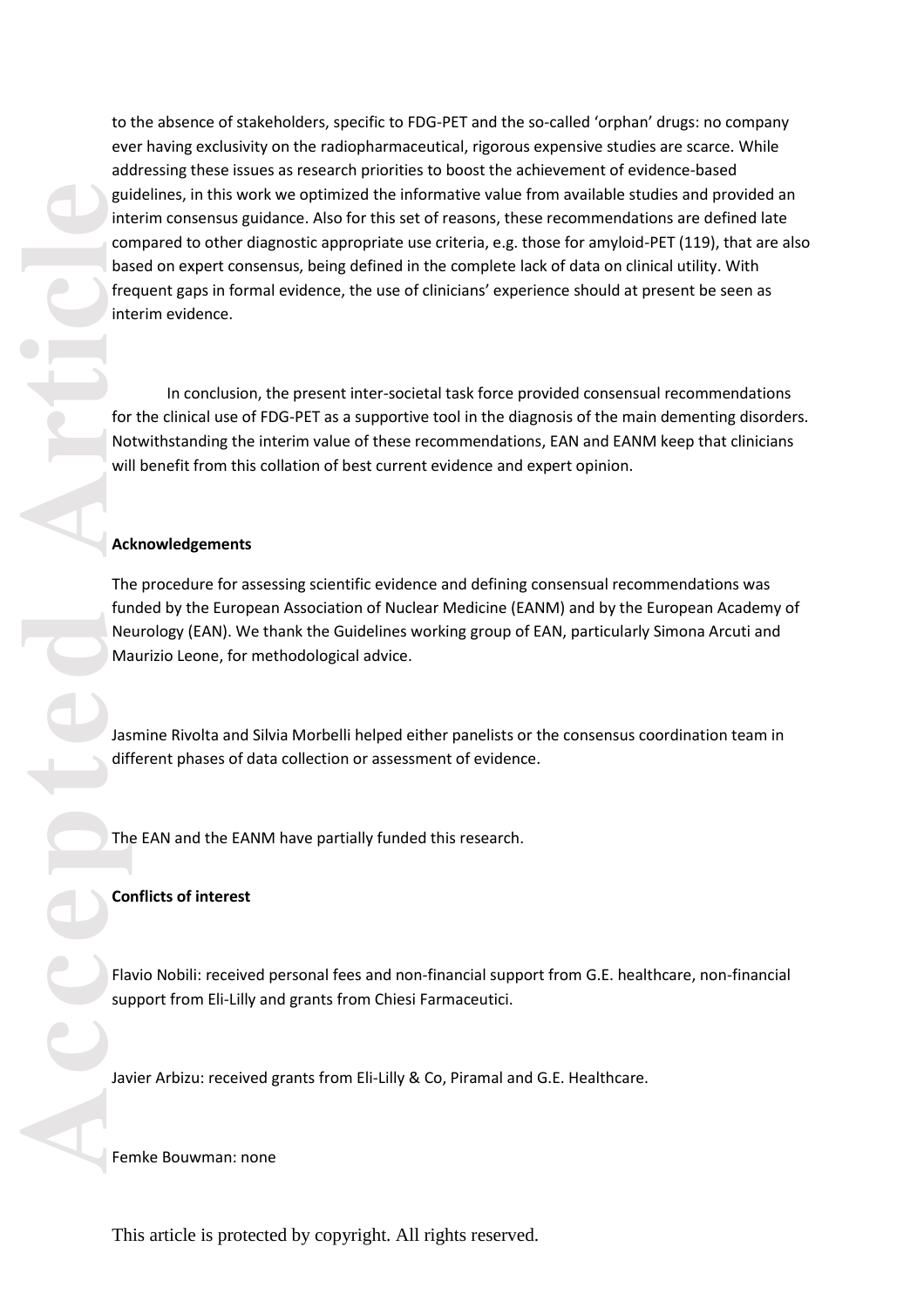Alexander Drzezga: received grants and non -financial support from Eli -Lilly & Co, Siemens and G.E. Healthcare; he also received non -financial support from Piramal.

Fece Bic<br>
Fece Bic<br>
SLA<br>
Pet<br>
Pet<br>
Pet<br>
20<br>
Pet<br>
20<br>
Agio<br>
2.<br>
dat<br>
3.<br>
the glo<br>
4.<br>
20<br>
Agis<br>
Article<br>
4.<br>
20<br>
Article<br>
4.<br>
20<br>
Article<br>
4.<br>
3.<br>
5.<br>
4.<br>
5.<br>
4.<br>
5.<br>
4.<br>
5.<br>
4.<br>
5.<br>
5.<br>
4.<br>
5.<br>
4.<br>
5.<br>
5.<br>
5.<br>
5.<br>
4.<br>
5.<br> Federica Agosta: is Section Editor of NeuroImage: Clinical; has received speaker honoraria from Biogen Idec, Novartis, and ExceMED – Excellence in Medical Education; and receives or has received research supports from the Italian Ministry of Health, AriSLA (Fondazione Italiana di Ricerca per la SLA), and the European Research Council. She received personal fees from Elsevier INC.

Peter Nestor: none

Zuzana Walker: received from G.E. Healthcare grants and tracers, personal fees for consultancy and speakers fee

Marina Boccardi has received funds from EANM to perform literature search and the global coordination of the present project .

### **REFERENCES**

1. Frisoni GB, Boccardi M, Barkhof F, Blennow K, Cappa S, et al. Strategic roadmap for an early diagnosis of Alzheimer's disease based on biomarkers. *Lancet Neurol*. 2017;**16**:661 -76.

2. Decision Memo for Positron Emission Tomography (FDG) and Other Neuroimaging Devices for Suspected Dementia (CAG -00088R). 2004; https://www.cms.gov/medicare -coverage database/details/nca -decision -memo.aspx?NCAId=104 .

3. Dubois B, Feldman HH, Jacova C, Dekosky ST, Barberger -Gateau P, et al. Research criteria for the diagnosis of Alzheimer's disease: revising the NINCDS -ADRDA criteria. *Lancet Neurol .* 2007; **6**:734 -46.

4. Albert MS, DeKosky ST, Dickson D, Dubois B, Feldman HH, et al. The diagnosis of mild cognitive impairment due to Alzheimer's disease: recommendations from the National Institute on Aging -Alzheimer's Association workgroups on diagnostic guidelines for Alzheimer's disease. *Alzheimer's & dementia*. 2011; **7**:270 -9.

5. Dubois B, Feldman HH, Jacova C, Hampel H, Molinuevo JL, et al. Advancing research diagnostic criteria for Alzheimer's disease: the IWG -2 criteria. *Lancet Neurol*. 2014;**13**:614 -29.

6. Rascovsky K, Hodges JR, Knopman D, Mendez MF, Kramer JH, et al. Sensitivity of revised diagnostic criteria for the behavioural variant of frontotemporal dementia. *Brain.* 2011;**134**:2456 -77.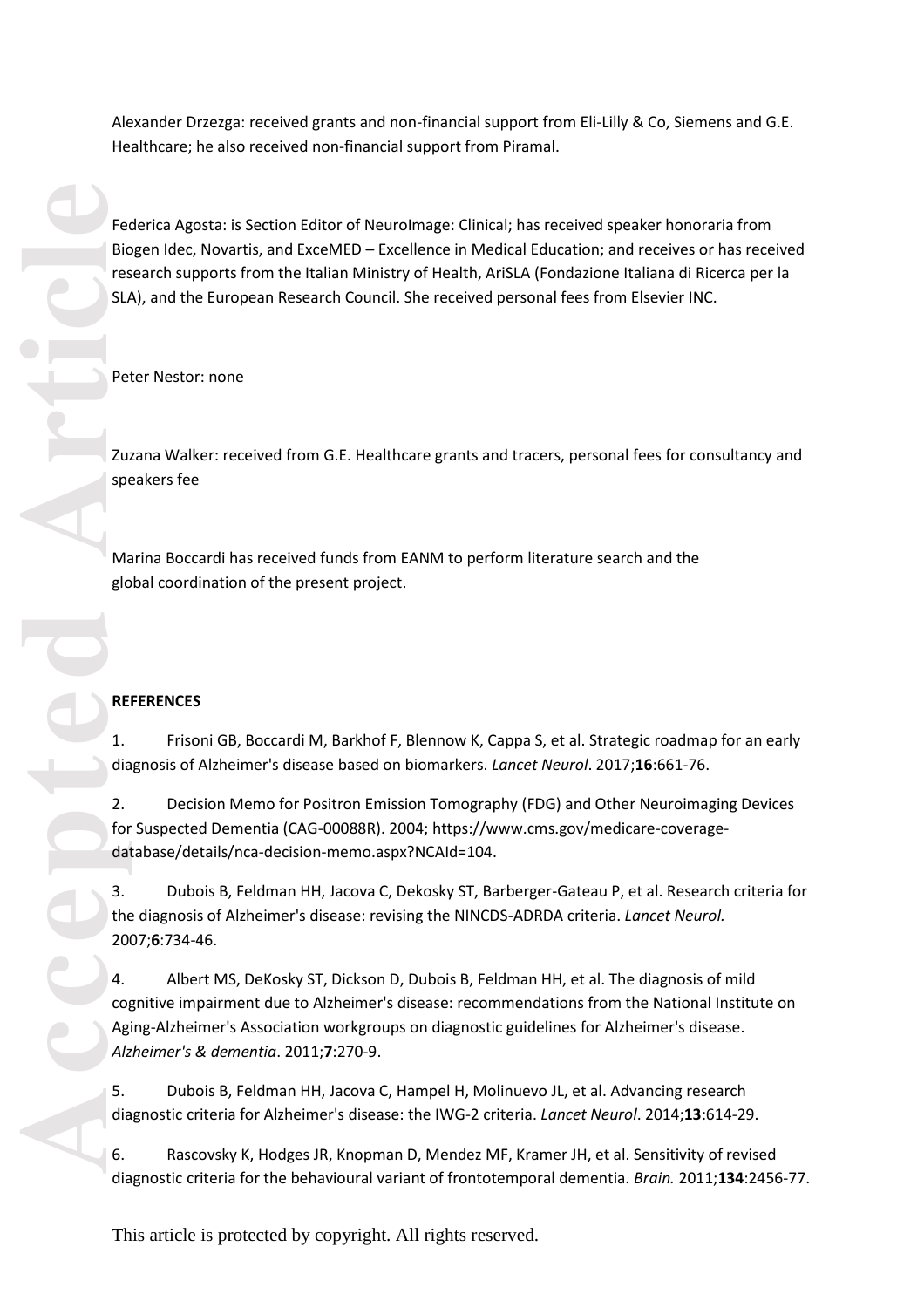7. Gorno -Tempini ML, Hillis AE, Weintraub S, Kertesz A, Mendez M, et al. Classification of primary progressive aphasia and its variants. *Neurology.* 2011;**76**:1006 -14.

8. McKeith IG, Boeve BF, Dickson DW, Halliday G, Taylor JP, et al. Diagnosis and management of dementia with Lewy bodies: Fourth consensus report of the DLB Consortium. *Neurology.* 2017;**89**:88 -100.

9. Hoglinger GU, Respondek G, Stamelou M, Kurz C, Josephs KA, et al. Clinical diagnosis of progressive supranuclear palsy: The movement disorder society criteria. *Mov Disord*. 2017;**32**:853 - 64.

10. Bohnen NI, Djang DS, Herholz K, Anzai Y, Minoshima S. Effectiveness and safety of 18F -FDG PET in the evaluation of dementia: a review of the recent literature. *J Nucl Med*. 2012;**53**:59 -71.

11 . Smailagic N, Vacante M, Hyde C, Martin S, Ukoumunne O, et al. (1)(8)F -FDG PET for the early diagnosis of Alzheimer's disease dementia and other dementias in people with mild cognitive impairment (MCI). *The Cochrane database of systematic reviews*. 2015; **1**:Cd010632.

12 . Morbelli S, Garibotto V, Van De Giessen E, Arbizu J, Chetelat G, et al. A Cochrane review on brain [(1)(8)F]FDG PET in dementia: limitations and future perspectives. *Eur J Nucl Med Molec Imag*. 2015;**42**:1487 -91.

13 . Sorbi S, Hort J, Erkinjuntti T, Fladby T, Gainotti G, et al. EFNS -ENS Guidelines on the diagnosis and management of disorders associated with dementia. *Eur J Neurol.* 2012;**19**:1159 -79.

14 . Filippi M, Agosta F, Barkhof F, Dubois B, Fox NC, et al. EFNS task force: the use of neuroimaging in the diagnosis of dementia. *Eur J Neurol.* 2012;**19**:e131 -40, 1487 -501.

15 . Varrone A, Asenbaum S, Vander Borght T, Booij J, Nobili F, et al. EANM procedure guidelines for PET brain imaging using [18F]FDG, version 2. *Eur J Nucl Med Molec Imag*. 2009;**36**:2103 -10.

16 . Leone MA, Brainin M, Boon P, Pugliatti M, Keindl M, et al. Guidance for the preparation of neurological management guidelines by EFNS scientific task forces - revised recommendations 2012. *Eur J Neurol*. 2013;**20**:410 -9.

17 . Boccardi M. Clinical use of F -fluorodeoxyglucose Positron Emission Tomography (FDG -PET) in dementia. *Eur J Neurol*. 2017;**24**(1 SI):761.

18 . Hsu J, Brozek JL, Terracciano L, Kreis J, Compalati E, et al. Application of GRADE: making evidence -based recommendations about diagnostic tests in clinical practice guidelines. *Implementation science* . IS. 2011; **6**:62.

19 . Schunemann HJ, Oxman AD, Brozek J, Glasziou P, Jaeschke R, et al. Grading quality of evidence and strength of recommendations for diagnostic tests and strategies. *Br Med J*  2008;**336**:1106 -10.

2 0 . Murphy MK, Black NA, Lamping DL, McKee CM, Sanderson CF, et al. Consensus development methods, and their use in clinical guideline development. Health Technol Assessm. 1998;2:i-iv, 1-88.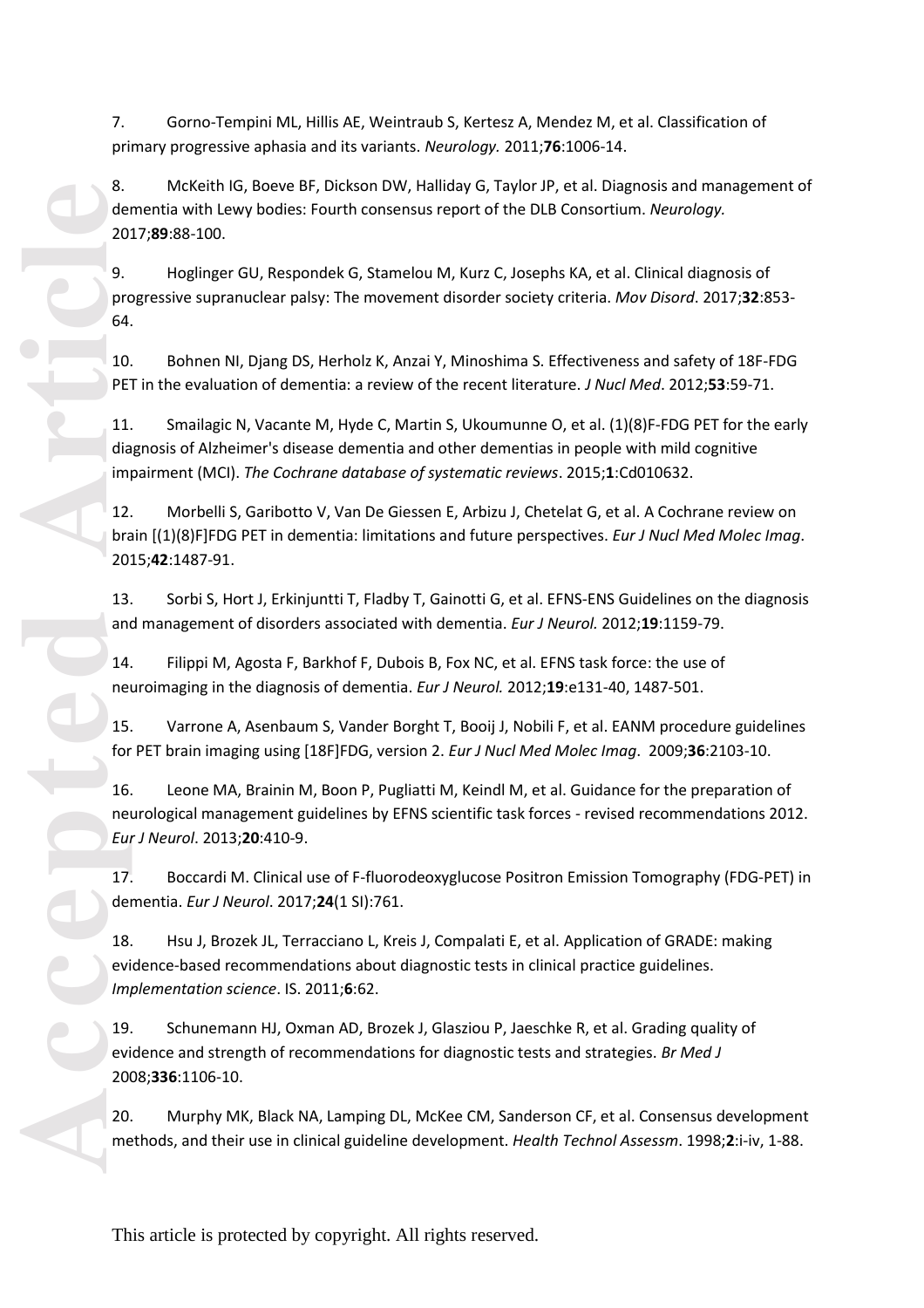21 . Dubois B, Feldman HH, Jacova C, Cummings JL, Dekosky ST, et al. Revising the definition of Alzheimer's disease: a new lexicon. *Lancet Neurol*. 2010;**9:**1118 -27.

22 . Neary D, Snowden JS, Gustafson L, Passant U, Stuss D, et al. Frontotemporal lobar degeneration: a consensus on clinical diagnostic criteria. *Neurology.* 1998 ;**51**:1546 -54.

23. Agosta F, Altomare D, Festari C, Orini S, Gandolfo F, Boccardi M, et al. Clinical utility of FDG - PET in amyotrophic lateral sclerosis and Huntington's disease. *Eur J Nucl Med Molec Imag*. 2018; doi: 10.1007/s00259 -018 -4033 -0. [Epub ahead of print] .

24. Arbizu J, Festari C, Altomare D, Walker Z, Bouwman F, Rivolta J, et al. Clinical utility of FDG - PET for the clinical diagnosis in MCI. *Eur J Nucl Med Molec Imag*. 2018; doi: 10.1007/s00259-018-4039 -7. [Epub ahead of print] .

25. Drzezga A, Altomare D, Festari C, Arbizu J, Orini S, Herholz K, et al. Diagnostic utility of 18F - Fluorodeoxyglucose positron emission tomography (FDG -PET) in asymptomatic subjects at increased risk for Alzheimer's disease. *Eur J Nucl Med Molec Imag*. 2018; doi: 10.1007/s00259-018-4032-1. [Epub ahead of print] .

26. Nestor PJ, Altomare D, Festari C, Drzezga A, Rivolta J, Walker Z, et al. Clinical utility of FDG - PET for the differential diagnosis among the main forms of dementia. *Eur J Nucl Med Molec Imag*. 2018; doi: 10.1007/s00259-018-4035-y. [Epub ahead of print].

27. Bouwman F, Orini S, Gandolfo F, Altomare D, Festari C, Agosta F, et al. Diagnostic utility of FDG -PET in the differential diagnosis between different forms of primary progressive aphasia. *Eur J*  Nucl Med Molec Imag. 2018; doi: 10.1007/s00259-018-4034-z. [Epub ahead of print].

28. Nobili F, Festari C, Altomare D, Agosta F, Orini S, Van Laere K, et al. Automated assessment of FDG -PET for differential diagnosis in patients with neurodegenerative disorders. *Eur J Nucl Med Molec Imag*. 2018; doi: 10.1007/s00259 -018 -4030 -3. [Epub ahead of print].

29. Walker Z, Gandolfo F, Orini S, Garibotto V, Agosta F, Arbizu J, et al. Clinical utility of FDG -PET in Parkinson's disease and atypical Parkinsonisms associated to dementia *Eur J Nucl Med Molec Imag*. 2018; In press (EJNM-D-18-00397).

30. McKhann GM, Knopman DS, Chertkow H, Hyman BT, Jack CR, Jr., et al. The diagnosis of dementia due to Alzheimer's disease: recommendations from the National Institute on Aging - Alzheimer's Association workgroups on diagnostic guidelines for Alzheimer's disease. *Alzheimer's & dementia*. 2011; **7**:263 -9.

31. Sperling RA, Aisen PS, Beckett LA, Bennett DA, Craft S, et al. Toward defining the preclinical stages of Alzheimer's disease: recommendations from the National Institute on Aging -Alzheimer's Association workgroups on diagnostic guidelines for Alzheimer's disease. *Alzheimer's & dementia*. 2011; **7**:280 -92.

32 . Dubois B, Hampel H, Feldman HH, Scheltens P, Aisen P, et al. Preclinical Alzheimer's disease: Definition, natural history, and diagnostic criteria. *Alzheimer's & dementia*. 2016;**12**:292 -323.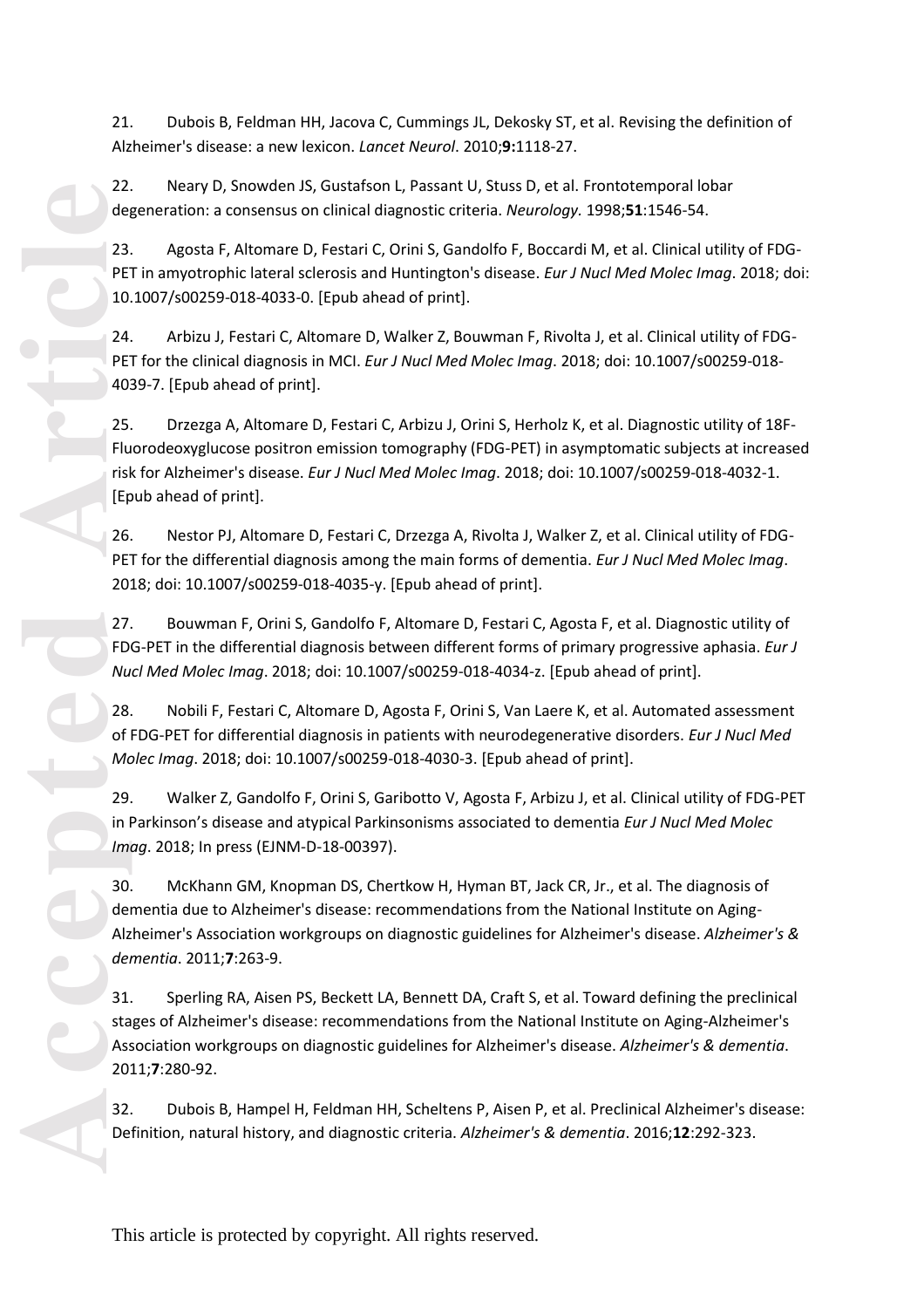33. Arbizu J, Prieto E, Martinez-Lage P, Marti-Climent JM, Garcia-Granero M, et al. Automated analysis of FDG PET as a tool for single -subject probabilistic prediction and detection of Alzheimer's disease dementia. *Eur J Nucl Med Molec Imag*. 2013;**40:**1394 -405.

34. Cabral C, Morgado PM, Campos Costa D, Silveira M. Predicting conversion from MCI to AD with FDG -PET brain images at different prodromal stages. *Comput Biol Med.* 2015;**58**:101 -9.

35. Chetelat G, Desgranges B, de la Sayette V, Viader F, Eustache F, et al. Mild cognitive impairment: Can FDG -PET predict who is to rapidly convert to Alzheimer's disease? *Neurology.*  2003;**60**:1374 -7.

36. Choo IH, Ni R, Scholl M, Wall A, Almkvist O, et al. Combination of 18F -FDG PET and cerebrospinal fluid biomarkers as a better predictor of the progression to Alzheimer's disease in mild cognitive impairment patients. *J Alzheimer's dis*. 2013;**33**:929 -39.

37. Drzezga A, Grimmer T, Riemenschneider M, Lautenschlager N, Siebner H, et al. Prediction of individual clinical outcome in MCI by means of genetic assessment and (18)F -FDG PET. *J Nucl Med.* 2005;**46**:1625 -32.

38. Gray KR, Wolz R, Heckemann RA, Aljabar P, Hammers A, et al. Multi -region analysis of longitudinal FDG - PET for the classification of Alzheimer's disease. *NeuroImage*. 2012;**60**:221 -9.

39. Herholz K, Westwood S, Haense C, Dunn G. Evaluation of a calibrated (18)F -FDG PET score as a biomarker for progression in Alzheimer disease and mild cognitive impairment. *J Nucl Med*. 2011;**52**:1218 -26.

40. Ito K, Fukuyama H, Senda M, Ishii K, Maeda K, et al. Prediction of Outcomes in Mild Cognitive Impairment by Using 18F -FDG -PET: A Multicenter Study. *J Alzheimer's dis.* 2015;**45**:543 -52.

41. Landau SM, Harvey D, Madison CM, Reiman EM, Foster NL, et al. Comparing predictors of conversion and decline in mild cognitive impairment. *Neurology.* 2010;**75**:230 -8.

42. Morbelli S, Brugnolo A, Bossert I, Buschiazzo A, Frisoni GB, et al. Visual versus semi quantitative analysis of 18F -FDG -PET in amnestic MCI: an European Alzheimer's Disease Consortium (EADC) project. *J Alzheimer's dis*. 2015;**44**:815 -26.

43. Mosconi L, Perani D, Sorbi S, Herholz K, Nacmias B, et al. MCI conversion to dementia and the APOE genotype: a prediction study with FDG -PET. *Neurology.* 2004;**63**:2332 -40.

44. Toussaint PJ, Perlbarg V, Bellec P, Desarnaud S, Lacomblez L, et al. Resting state FDG -PET functional connectivity as an early biomarker of Alzheimer's disease using conjoint univariate and independent component analyses. *NeuroImage.* 2012;**63**:936 -46.

45. Young J, Modat M, Cardoso MJ, Mendelson A, Cash D, et al. Accurate multimodal probabilistic prediction of conversion to Alzheimer's disease in patients with mild cognitive impairment. *NeuroImage : Clinical*. 2013; **2**:735 -45.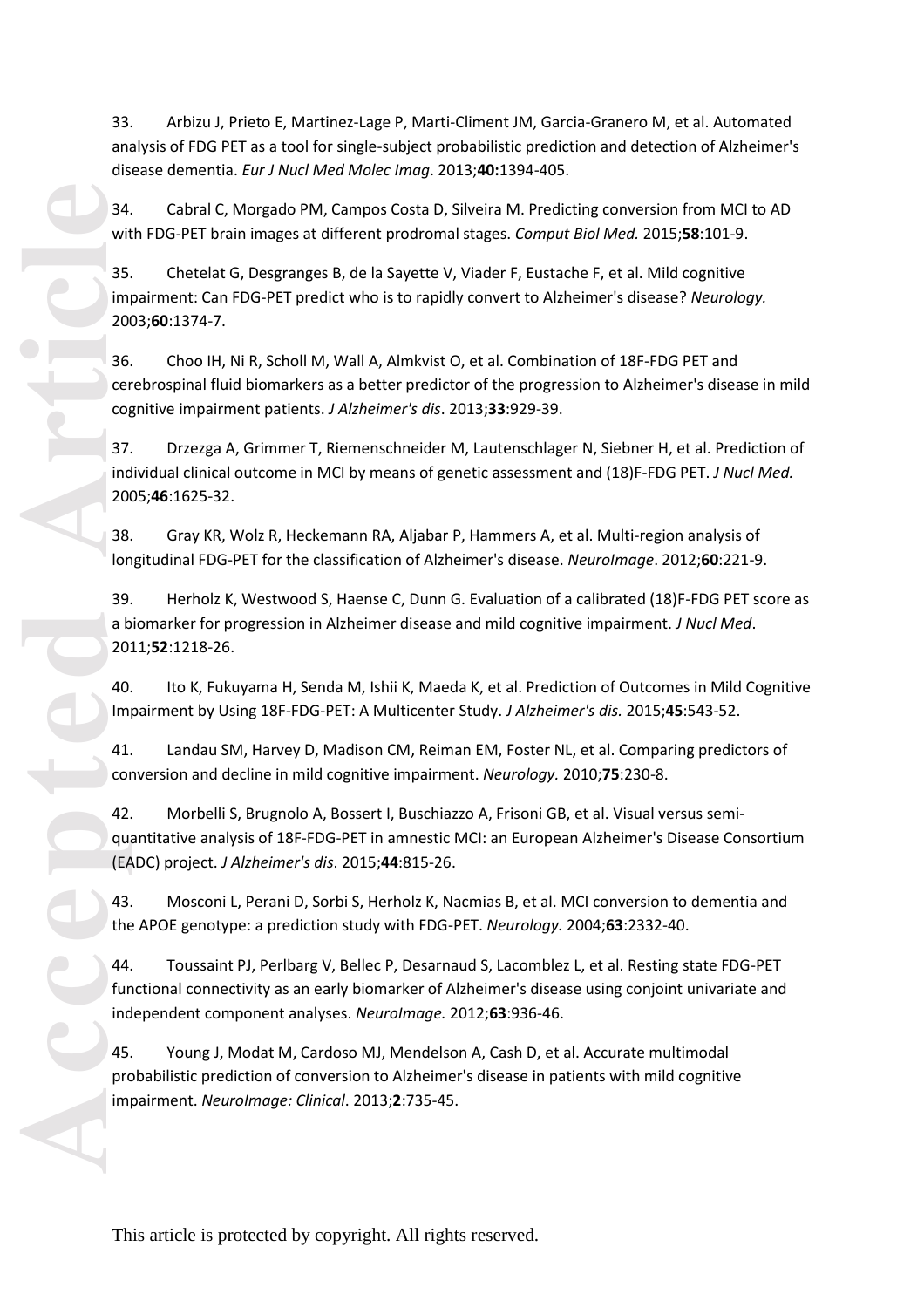46. Boccardi M, Festari C, Arbizu J, Orini S, Gandolfo F, Altomare D, et al. Diagnostic utility of FDG -PET in detecting Alzheimer's disease in patients with persistent MCI of uncertain origin. *Eur J Neurol.* 2017;**24**(1 SI):447 -8.

47 . Gossink FT, Dols A, Kerssens CJ, Krudop WA, Kerklaan BJ, et al. Psychiatric diagnoses underlying the phenocopy syndrome of behavioural variant frontotemporal dementia. *J Neurol Neurosurg Psychiatry.* 2016;**87**:64 -8.

48 . Kipps CM, Hodges JR, Fryer TD, Nestor PJ. Combined magnetic resonance imaging and positron emission tomography brain imaging in behavioural variant frontotemporal degeneration: refining the clinical phenotype. *Brain*. 2009;**132**:2566 -78.

49. Lim SM, Katsifis A, Villemagne VL, Best R, Jones G, Saling M, et al. The 18F -FDG PET cingulate island sign and comparison to 123I-beta-CIT SPECT for diagnosis of dementia with Lewy bodies. *J Nucl Med.* 2009;**50**:1638 -45.

50. Graff -Radford J, Murray ME, Lowe VJ, Boeve BF, Ferman TJ, Przybelski SA, et al. Dementia with Lewy bodies: basis of cingulate island sign. *Neurology.* 2014;**83**:801 -9.

51. McKeith I, O'Brien J, Walker Z, Tatsch K, Booij J, Darcourt J, et al. Sensitivity and specificity of dopamine transporter imaging with 123I -FP -CIT SPECT in dementia with Lewy bodies: a phase III, multicentre study. *Lancet Neurol*. 2007; **6**:305 -13.

47. und Ne<br>
Ne<br>
18. point of 49.<br>
islamed mund Solution Mund Solution Mund Solution Mund Solution Mund Solution Mund Solution Mund Solution Mund Solution Solution Solution Solution Solution Solution Solution Solution Solut 52. Tiraboschi P, Corso A, Guerra UP, Nobili F, Piccardo A, Calcagni ML, et al. (123) I -2beta carbomethoxy-3beta-(4-iodophenyl)-N-(3-fluoropropyl) nortropane single photon emission computed tomography and (123) I -metaiodobenzylguanidine myocardial scintigraphy in differentiating dementia with lewy bodies from other dementias: A comparative study. *Ann Neurol.*  2016;**80**:368 -78.

53 . Scholl M, Almkvist O, Axelman K, Stefanova E, Wall A, et al. Glucose metabolism and PIB binding in carriers of a His163Tyr presenilin 1 mutation. *Neurobiol Aging*. 2011;**32**:1388 -99.

54 . Mosconi L, Sorbi S, de Leon MJ, Li Y, Nacmias B, et al. Hypometabolism exceeds atrophy in presymptomatic early -onset familial Alzheimer's disease. *J Nucl Med*. 2006;**47**:1778 -86.

55 Laforce R, Jr., Buteau JP, Paquet N, Verret L, Houde M, et al. The value of PET in mild cognitive impairment, typical and atypical/unclear dementias: A retrospective memory clinic study. *Am J Alzh Dis other dement*. 2010;**25**:324 -32.

56 . Laforce R, Jr., Tosun D, Ghosh P, Lehmann M, Madison CM, et al. Parallel ICA of FDG -PET and PiB -PET in three conditions with underlying Alzheimer's pathology. *NeuroImage: Clinical*. 2014; **4**:508 -16.

57 . Madhavan A, Whitwell JL, Weigand SD, Duffy JR, Strand EA, et al. FDG PET and MRI in logopenic primary progressive aphasia versus dementia of the Alzheimer's type. *PloS one.*  2013; **8**:e62471.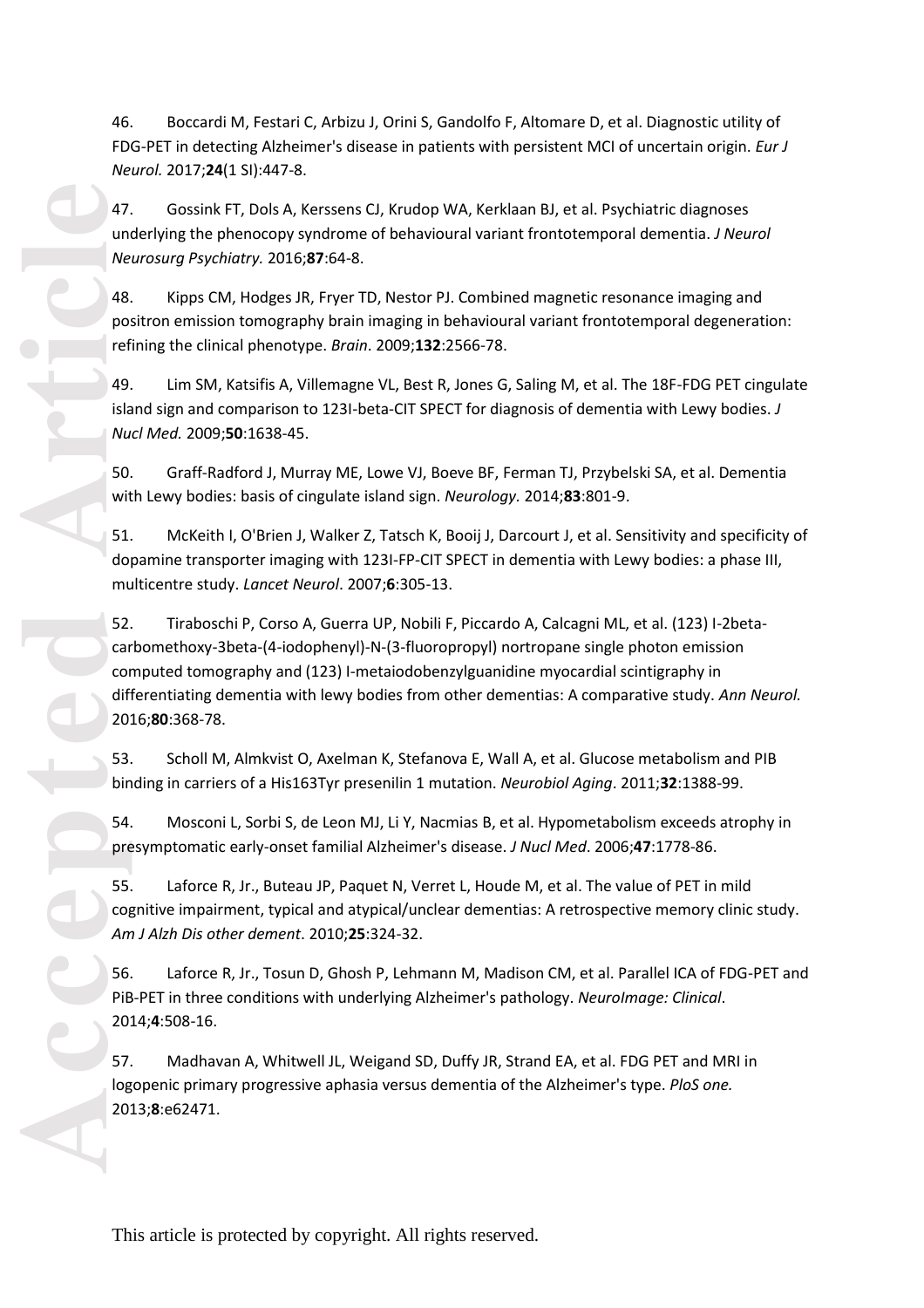58 . Spehl TS, Hellwig S, Amtage F, Weiller C, Bormann T, et al. Syndrome -specific patterns of regional cerebral glucose metabolism in posterior cortical atrophy in comparison to dementia with Lewy bodies and Alzheimer's disease--a [F -18] -FDG pet study. *J Neuroimaging*. 2015;**25**:281 -8.

59 . Firbank MJ, Lloyd J, Williams D, Barber R, Colloby SJ, et al. An evidence -based algorithm for the utility of FDG -PET for diagnosing Alzheimer's disease according to presence of medial temporal lobe atrophy. *Br J Psychiat*. 2016; **208**:491 -6.

60 . Higuchi M, Tashiro M, Arai H, Okamura N, Hara S, et al. Glucose hypometabolism and neuropathological correlates in brains of dementia with Lewy bodies. *Experim Neurol.* 2000;**162**:247 - 56.

61 . Ishii K, Imamura T, Sasaki M, Yamaji S, Sakamoto S, et al. Regional cerebral glucose metabolism in dementia with Lewy bodies and Alzheimer's disease. *Neurology.* 1998;**51**:125 -30.

62 . Ishii K, Soma T, Kono AK, Sofue K, Miyamoto N, et al. Comparison of regional brain volume and glucose metabolism between patients with mild dementia with lewy bodies and those with mild Alzheimer's disease. *J Nucl Med.* 2007;**48**:704 -11.

63 . Koeppe RA, Gilman S, Joshi A, Liu S, Little R, et al. 11C -DTBZ and 18F -FDG PET measures in differentiating dementias. *J Nucl Med*. 2005;**46**:936 -44.

64 . Minoshima S, Foster NL, Sima AA, Frey KA, Albin RL, et al. Alzheimer's disease versus dementia with Lewy bodies: cerebral metabolic distinction with autopsy confirmation. *Ann Neurol*. 2001;**50**:358 -65.

6 5 . Mosconi L, Tsui WH, Herholz K, Pupi A, Drzezga A, Lucignani G, et al. Multicenter standardized 18F -FDG PET diagnosis of mild cognitive impairment, Alzheimer's disease, and other dementias. *J Nucl Med*. 2008;**49**:390 -8.

6 6 . O'Brien JT, Firbank MJ, Davison C, Barnett N, Bamford C, et al. 18F -FDG PET and perfusion SPECT in the diagnosis of Alzheimer and Lewy body dementias. *J Nucl Med*. 2014;**55**:1959 -65.

59.<br>
the lob<br>
fol.<br>
me 62.<br>
fol.<br>
me 62.<br>
and Alz<br>
63.<br>
difference and Alz<br>
42.<br>
63.<br>
difference and Alz<br>
55.<br>
difference and Alz<br>
70.<br>
difference and Eur<br>
66.<br>
State of State and Eur<br>
66.<br>
State of State and Eur<br>
66.<br>
Sta 6 7 . Kono AK, Ishii K, Sofue K, Miyamoto N, Sakamoto S, et al. Fully automatic differential diagnosis system for dementia with Lewy bodies and Alzheimer's disease using FDG -PET and 3D -SSP. *Eur J Nucl Med Molec Imag.* 2007;**34**:1490 -7.

68 . Foster NL, Heidebrink JL, Clark CM, Jagust WJ, Arnold SE, et al. FDG -PET improves accuracy in distinguishing frontotemporal dementia and Alzheimer's disease. *Brain.* 2007;**130**:2616 -35.

69 . Poljansky S, Ibach B, Hirschberger B, Manner P, Klunemann H, et al. A visual [18F]FDG -PET rating scale for the differential diagnosis of frontotemporal lobar degeneration. *Eur Arch Psychiat Clin Neurosci.* 2011;**261**:433 -46.

70 . Rabinovici GD, Rosen HJ, Alkalay A, Kornak J, Furst AJ, et al. Amyloid vs FDG -PET in the differential diagnosis of AD and FTLD. *Neurology.* 2011;**77**:2034 -42.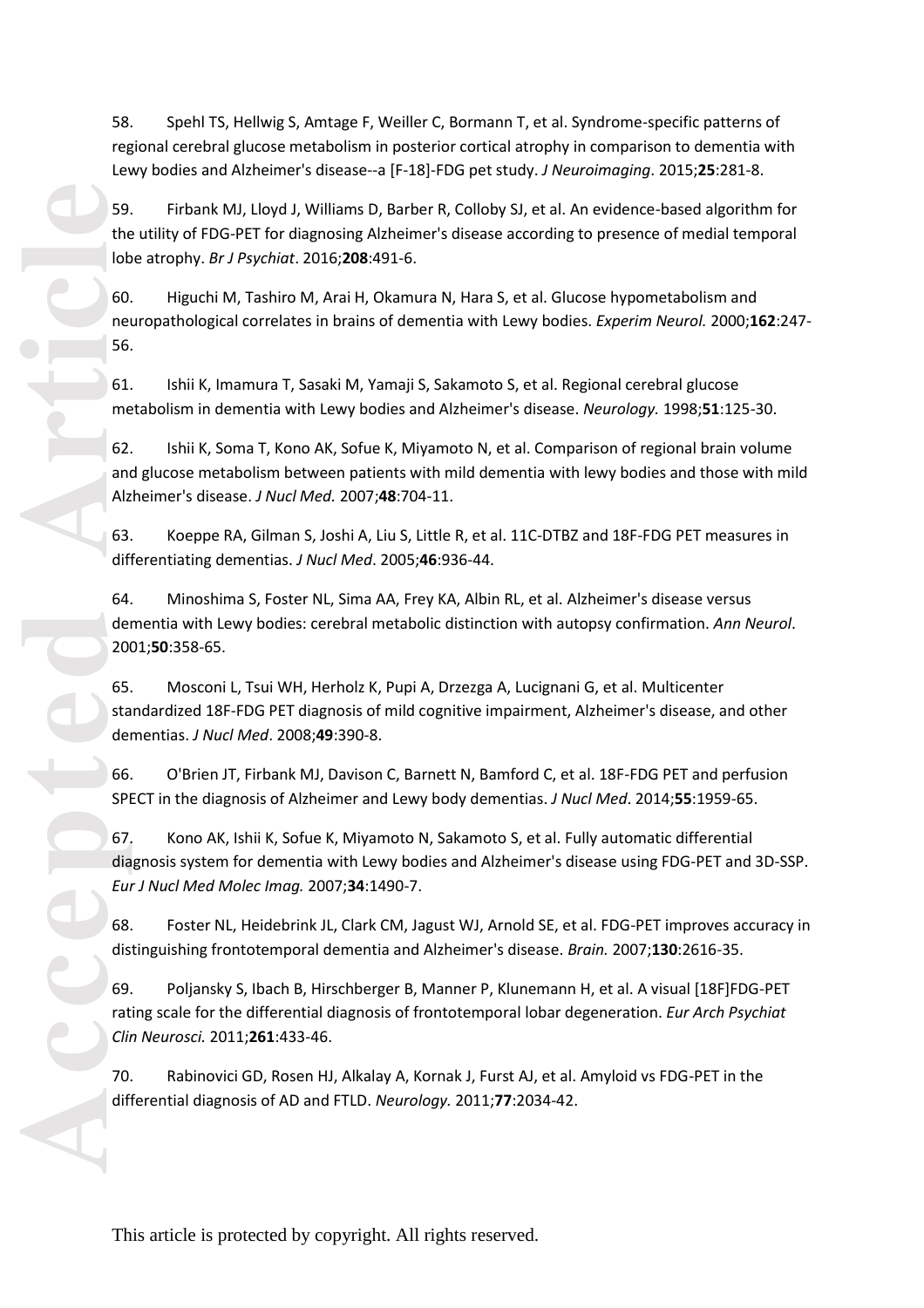71 . Perani D, Della Rosa PA, Cerami C, Gallivanone F, Fallanca F, et al. Validation of an optimized SPM procedure for FDG -PET in dementia diagnosis in a clinical setting. *NeuroImage: Clinical.* 2014; **6**:445 -54.

72. Ossenkoppele R, Jansen WJ, Rabinovici GD, Knol DL, van der Flier WM, van Berckel BN, et al. Prevalence of amyloid PET positivity in dementia syndromes: a meta -analysis. *JAMA*. 2015;**313**:1939 - 49.

73. Mosconi L, De Santi S, Brys M, Tsui WH, Pirraglia E, et al. Hypometabolism and altered cerebrospinal fluid markers in normal apolipoprotein E E4 carriers with subjective memory complaints. *Biol Psychiat.* 2008;**63**:609 -18.

74. Walker Z, Jaros E, Walker RW, Lee L, Costa DC, et al. Dementia with Lewy bodies: a comparison of clinical diagnosis, FP -CIT single photon emission computed tomography imaging and autopsy. *J Neurol Neurosur Psychiat.* 2007;**78**:1176 -81.

75. Morgan S, Kemp P, Booij J, Costa DC, Padayachee S, et al. Differentiation of frontotemporal dementia from dementia with Lewy bodies using FP -CIT SPECT. *J Neurol Neurosur Psychiat*. 2012;**83**:1063 -70.

76. Claassen DO, Parisi JE, Giannini C, Boeve BF, Dickson DW, et al. Frontotemporal dementia mimicking dementia with Lewy bodies. *Cognit Behav Neurol.* 2008;**21**:157 -63.

7 7 . Kerrouche N, Herholz K, Mielke R, Holthoff V, Baron JC. 18FDG PET in vascular dementia: differentiation from Alzheimer's disease using voxel -based multivariate analysis. *J Cereb Blood Flow Metab.* 2006;**26**:1213 -21.

7 8 . Seo SW, Cho SS, Park A, Chin J, Na DL. Subcortical vascular versus amnestic mild cognitive impairment: comparison of cerebral glucose metabolism. *J Neuroimag.* 2009;**19**:213 -9.

7 9 . Mielke R, Pietrzyk U, Jacobs A, Fink GR, Ichimiya A, et al. HMPAO SPET and FDG PET in Alzheimer's disease and vascular dementia: comparison of perfusion and metabolic pattern. *Eur J Nucl Med.* 1994;**21**:1052 -60.

80 . Szelies B, Mielke R, Herholz K, Heiss WD. Quantitative topographical EEG compared to FDG PET for classification of vascular and degenerative dementia. *Electroencephal clin Neurophysiol.* 1994;**91**:131 -9.

81 . Duara R, Barker W, Loewenstein D, Pascal S, Bowen B. Sensitivity and specificity of positron emission tomography and magnetic resonance imaging studies in Alzheimer's disease and multi infarct dementia. *Eur Neurol.* 1989;**29** (Suppl 3 ):9 -15.

82. Mattis PJ, Niethammer M, Sako W, Tang CC, Nazem A, Gordon ML, et al. Distinct brain networks underlie cognitive dysfunction in Parkinson and Alzheimer diseases. *Neurology*. 2016;**87**:1925 -33.

83. Firbank MJ, Yarnall AJ, Lawson RA, Duncan GW, Khoo TK, Petrides GS, et al. Cerebral glucose metabolism and cognition in newly diagnosed Parkinson's disease: ICICLE -PD study. *J Neurol Neurosurg Psychiat*. 2017;**88**:310 -6.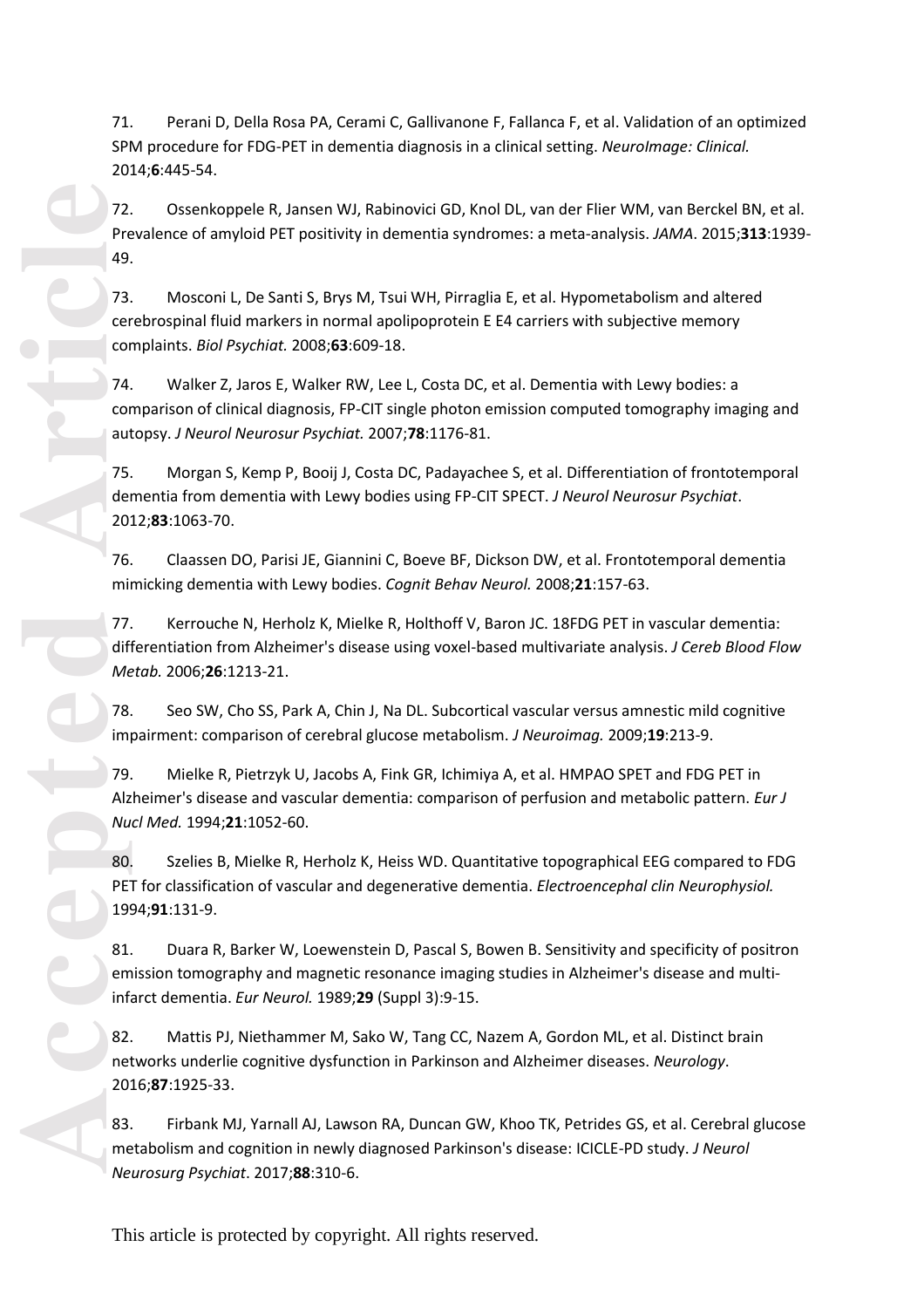84. Pilotto A, Premi E, Paola Caminiti S, Presotto L, Turrone R, Alberici A, et al. Single -subject SPM FDG -PET patterns predict risk of dementia progression in Parkinson disease. *Neurology*. 2018;**90**:e1029 -e37.

85. Mudali D, Teune LK, Renken RJ, Leenders KL, Roerdink JB. Classification of Parkinsonian syndromes from FDG -PET brain data using decision trees with SSM/PCA features. *Computat Mathem Meth Med.* 2015; 136921.

86 . Srulijes K, Reimold M, Liscic RM, Bauer S, Dietzel E, et al. Fluorodeoxyglucose positron emission tomography in Richardson's syndrome and progressive supranuclear palsy -parkinsonism. *Mov Disord*. 2012;**27**:151 -5.

87 . Tang CC, Poston KL, Eckert T, Feigin A, Frucht S, Gudesblatt M, et al. Differential diagnosis of parkinsonism: a metabolic imaging study using pattern analysis. *Lancet Neurol.* 2010; **9**:149 -58.

8 8 . Tripathi M, Tang CC, Feigin A, De Lucia I, Nazem A, et al. Automated Differential Diagnosis of Early Parkinsonism Using Metabolic Brain Networks: A Validation Study. *J Nucl Med.* 2016;**57**:60 -6.

8 9 . Hellwig S, Amtage F, Kreft A, Buchert R, Winz OH, et al. [(1)(8)F]FDG -PET is superior to [(1)(2)(3)I]IBZM -SPECT for the differential diagnosis of parkinsonism. *Neurology.* 2012;**79**:1314 -22.

90 . Varrone A, Pagani M, Salvatore E, Salmaso D, Sansone V, et al. Identification by [99mTc]ECD SPECT of anterior cingulate hypoperfusion in progressive supranuclear palsy, in comparison with Parkinson's disease. *Eur J Nucl Med Molec Imag.* 2007;**34**:1071 -81.

91 . Kimura N, Hanaki S, Masuda T, Hanaoka T, Hazama Y, et al. Brain perfusion differences in parkinsonian disorders. *Mov Disord.* 2011;**26**:2530 -7.

92 . Niethammer M, Eidelberg D. Metabolic brain networks in translational neurology: concepts and applications. *Ann Neurol.* 2012;**72**:635 -47.

93 . Eckert T, Tang C, Ma Y, Brown N, Lin T, Frucht S, et al. Abnormal metabolic networks in atypical parkinsonism. *Mov Disord.* 2008;**23**:727 -33.

94 . Taswell C, Villemagne VL, Yates P, Shimada H, Leyton CE, et al. 18F -FDG PET Improves Diagnosis in Patients with Focal -Onset Dementias. *J Nucl Med*. 2015;**56:**1547 -53.

95 . Sha SJ, Ghosh PM, Lee SE, Corbetta-Rastelli C, Jagust WJ, et al. Predicting amyloid status in corticobasal syndrome using modified clinical criteria, magnetic resonance imaging and fluorodeoxyglucose positron emission tomography. *Alzh Res & Ther.* 2015; **7**:8.

96 . Matias-Guiu JA, Cabrera-Martin MN, Garcia-Ramos R, Moreno-Ramos T, Valles-Salgado M, et al. Evaluation of the new consensus criteria for the diagnosis of primary progressive aphasia using fluorodeoxyglucose positron emission tomography. *Dement Geriat Cognit Disord.* 2014;**38**:147 -52.

97 . Nestor PJ, Balan K, Cheow HK, Fryer TD, Knibb JA, et al. Nuclear imaging can predict pathologic diagnosis in progressive nonfluent aphasia. *Neurology.* 2007;**68**:238 -9.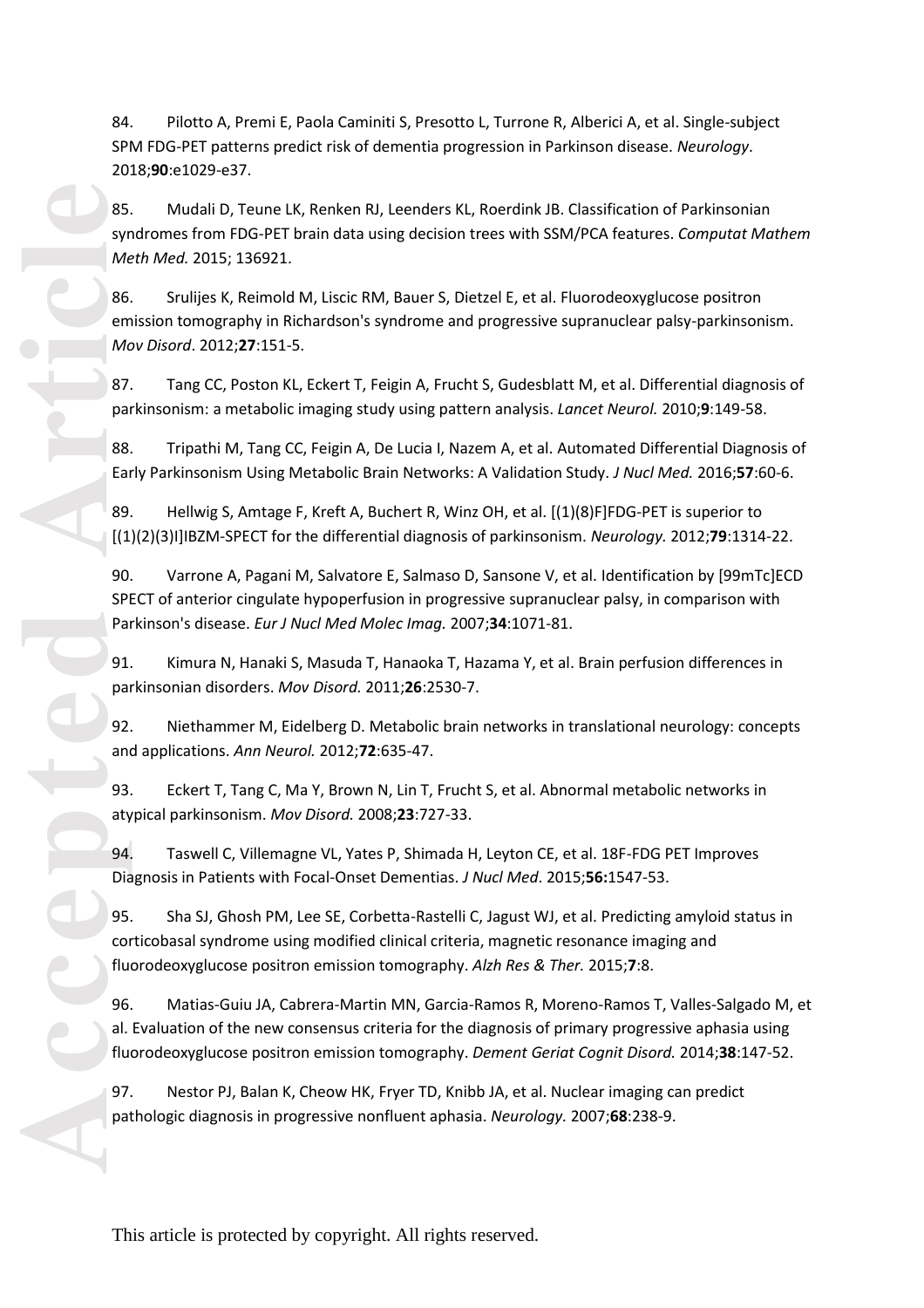biomarkers of amyloid -negative logopenic primary progressive aphasia. *Brain & Language.* 2015;**142**:45 -53.

9 9 . Wicklund MR, Duffy JR, Strand EA, Machulda MM, Whitwell JL, et al. Quantitative application of the primary progressive aphasia consensus criteria. *Neurology*. 2014;**82**:1119 -26.

100 . Louwersheimer E, Keulen MA, Steenwijk MD, Wattjes MP, Jiskoot LC, et al. Heterogeneous Language Profiles in Patients with Primary Progressive Aphasia due to Alzheimer's Disease. *J Alzheimer's dis.* 2016;**51**:581 -90.

101 . Van Laere K, Vanhee A, Verschueren J, De Coster L, Driesen A, et al. Value of 18fluorodeoxyglucose -positron -emission tomography in amyotrophic lateral sclerosis: a prospective study. *JAMA Neurol.* 2014;**71:**553 -61.

102. Pagani M, Chiò A, Valentini MC, Oberg J, Nobili F, et al. Functional pattern of brain FDG -PET in amyotrophic lateral sclerosis. *Neurology.* 2014;**83**:1067 -74.

103 . Chiò A, Pagani M, Agosta F, Calvo A, Cistaro A, et al. Neuroimaging in amyotrophic lateral sclerosis: insights into structural and functional changes. *Lancet Neurol.* 2014;**13**:1228 -40.

104 . Brooks BR, Miller RG, Swash M, Munsat TL. El Escorial revisited: revised criteria for the diagnosis of amyotrophic lateral sclerosis. *Amyotroph Lat Sclerosis Oth Motor Neuron Dis*. 2000; **1**:293 -9.

105 . Agosta F, Al -Chalabi A, Filippi M, Hardiman O, Kaji R, et al. The El Escorial criteria: strengths and weaknesses. *Amyotroph Lat Scler & Frontotemp Degen*. 2015;**16**:1 -7.

106 . Belsh JM. ALS diagnostic criteria of El Escorial Revisited: do they meet the needs of clinicians as well as researchers? *Amyotroph Lat Sclerosis Oth Motor Neuron Dis*. 2000; **1** (Suppl 1 ):S57 -60.

SR. - Whitevell II, Duffy II, Strand EA, Machulch MM, Senjem ML, et al. Clinical and neuroimaging<br>2015;142:45-53.<br>2015;142:45-53.<br>2015;142:45-53.<br>2015;142:45-53.<br>2015;142:45-53.<br>40. Whichmed MM, Buffy JR, Strand FA, Machul 107 . Mitchell JD, Callagher P, Gardham J, Mitchell C, Dixon M, et al. Timelines in the diagnostic evaluation of people with suspected amyotrophic lateral sclerosis (ALS)/motor neuron disease (MND)--a 20 -year review: can we do better? *Amyotroph Lat Sclerosis Oth Motor Neuron Dis*. 2010;**11**:537 -41.

10 8 . Cellura E, Spataro R, Taiello AC, La Bella V. Factors affecting the diagnostic delay in amyotrophic lateral sclerosis. *Clin Neurol Neurosur g .* 2012;**114**:550 -4.

10 9 . Strong MJ, Abrahams S, Goldstein LH, Woolley S, McLaughlin P, et al. Amyotrophic lateral sclerosis - frontotemporal spectrum disorder (ALS -FTSD): Revised diagnostic criteria. *Amyotroph Lat Scler & Frontotemp Degen*. 2017;**18**:153 -74.

110 . Ciarmiello A, Giovacchini G, Orobello S, Bruselli L, Elifani F, et al. 18F -FDG PET uptake in the pre-Huntington disease caudate affects the time-to-onset independently of CAG expansion size. *Eur J Nucl Med Molec Imag*. 2012;**39**:1030 -6.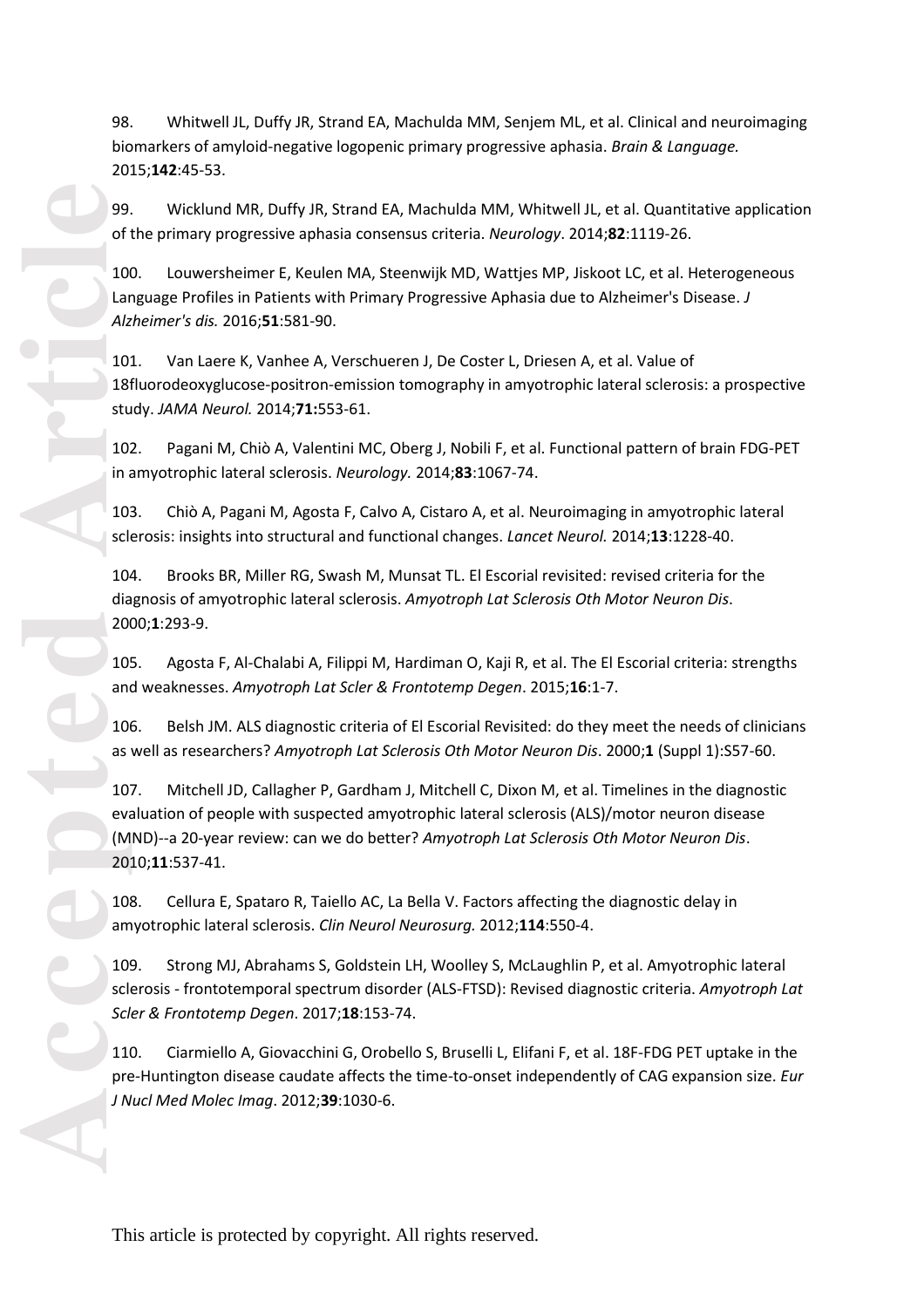knowledge deficits as revealed by a PET study in Huntington's disease. *Neuropsychologia*. 2011;**49**:2673 -84.

111. Allain P, Gaura V, Fascult L, Chauvier V, Prundean A, et al. The neural substrates of script is the metallicated of the metallicate of script is the metallic three This converted by a PTT study in Huntington's disease 112 . Lehman VT, Carter RE, Claassen DO, Murphy RC, Lowe V, et al. Visual assessment versus quantitative three -dimensional stereotactic surface projection fluorodeoxyglucose positron emission tomography for detection of mild cognitive impairment and Alzheimer disease. *Clin Nucl Med.* 2012;**37**:721 -6.

113 . Burdette JH, Minoshima S, Vander Borght T, Tran DD, Kuhl DE. Alzheimer disease: improved visual interpretation of PET images by using three -dimensional stereotaxic surface projections. *Radiology.* 1996;**198**:837 -43.

114 . Caroli A, Prestia A, Chen K, Ayutyanont N, Landau SM, et al. Summary metrics to assess Alzheimer disease -related hypometabolic pattern with 18F -FDG PET: head -to -head comparison. *J Nucl Med.* 2012;**53**:592 -600.

115 . Pagani M, De Carli F, Morbelli S, Oberg J, Chincarini A, et al. Volume of interest -based [18F]fluorodeoxyglucose PET discriminates MCI converting to Alzheimer's disease from healthy controls. A European Alzheimer's Disease Consortium (EADC) study. *NeuroImage: Clin.* 2015; **7**:34 -42.

116 . Garibotto V, Herholz K, Boccardi M, Picco A, Varrone A, et al. Clinical validity of brain fluorodeoxyglucose positron emission tomography as a biomarker for Alzheimer's disease in the context of a structured 5 -phase development framework. Neurobiol Aging. 2017;**52**:183 -95.

117 . Frisoni GB, Bocchetta M, Chetelat G, Rabinovici GD, de Leon MJ, et al. Imaging markers for Alzheimer disease: which vs how. *Neurology.* 2013;**81**:487 -500.

118. Boccardi M. Clinical use of F-fluorodeocyglucose Positron Emission Tomography (FDG-PET) in dementia. *Eur J Neurol.* 2017;**24**(1 SI):761.

11 9 . Johnson KA, Minoshima S, Bohnen NI, Donohoe KJ, Foster NL, Herscovitch P, et al. Appropriate use criteria for amyloid PET: a report of the Amyloid Imaging Task Force, the Society of Nuclear Medicine and Molecular Imaging, and the Alzheimer's Association. *Alzheimer's & dement*. 2013; **9**:e - 1 -16.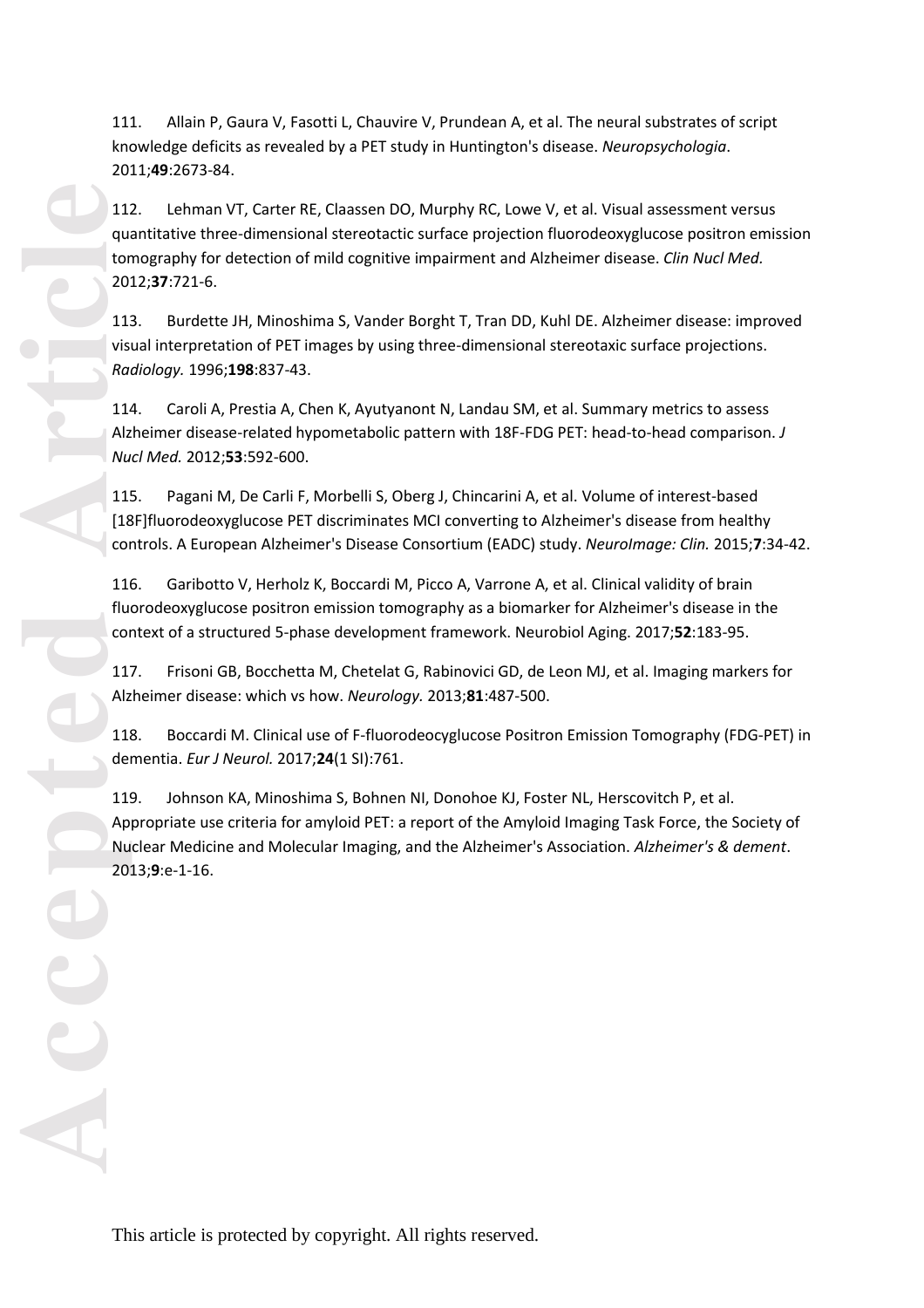| able |
|------|
|------|

| ΙN | PICO PICO question                                                                                                                                                                                                                                                                           | Delphi decision                   | (Round, n panelists) Reasons for final decision                                                                                                                                                                                                                                               |
|----|----------------------------------------------------------------------------------------------------------------------------------------------------------------------------------------------------------------------------------------------------------------------------------------------|-----------------------------------|-----------------------------------------------------------------------------------------------------------------------------------------------------------------------------------------------------------------------------------------------------------------------------------------------|
|    | Support diagnosis of MCI due to AD                                                                                                                                                                                                                                                           | <b>YES</b><br>(Round II, 6 vs 1)  | Negative predictive value; diagnostic and<br>prognostic value.                                                                                                                                                                                                                                |
| 2  | Support diagnosis of MCI due to FTLD                                                                                                                                                                                                                                                         | <b>YES</b><br>(Round II, 6 vs 1)  | Negative predictive value; typical hypometabolism.                                                                                                                                                                                                                                            |
| 3  | Support diagnosis of MCI due to DLB                                                                                                                                                                                                                                                          | <b>YES</b><br>(Round IV, 5 vs 2)  | Negative predictive value; typical hypometabolism.                                                                                                                                                                                                                                            |
|    | Support diagnosis of Atypical AD                                                                                                                                                                                                                                                             | <b>YES</b><br>(Round I, 6 vs 1)   | Useful to discriminate AD from other conditions.                                                                                                                                                                                                                                              |
|    | Support differential diagnosis<br>between DLB and AD                                                                                                                                                                                                                                         | <b>YES</b><br>(Round I, 6 vs 1)   | Useful to discriminate the two conditions.                                                                                                                                                                                                                                                    |
|    | Support differential diagnosis<br>between AD and FTLD                                                                                                                                                                                                                                        | <b>YES</b><br>(Round I, 7 vs 0)   | Useful to discriminate the two conditions.                                                                                                                                                                                                                                                    |
| 10 | Support differential diagnosis<br>between DLB and FTLD                                                                                                                                                                                                                                       | <b>YES</b><br>(Round II, 6 vs 1)  | Useful to discriminate the two conditions.                                                                                                                                                                                                                                                    |
| 11 | Support differential diagnosis<br>between AD and VaD                                                                                                                                                                                                                                         | <b>YES</b><br>(Round II, 5 vs 2)  | Useful to discriminate the two conditions.                                                                                                                                                                                                                                                    |
| 12 | Detect PD-related dysfunction                                                                                                                                                                                                                                                                | <b>YES</b><br>(Round IV, 5 vs 2)  | Sensitive to cortical involvement before cognitive<br>deficits.                                                                                                                                                                                                                               |
| 13 | Support differential diagnosis<br>between PSP and PD                                                                                                                                                                                                                                         | <b>YES</b><br>(Round III, 5 vs 2) | Typical hypometabolic patterns.                                                                                                                                                                                                                                                               |
| 14 | Support differential diagnosis<br>between depressive pseudodementia<br>and neurodegeneration                                                                                                                                                                                                 | YES<br>(Round II, 7 vs 0)         | Exclusionary value.                                                                                                                                                                                                                                                                           |
| 15 | Support diagnosis of CBS                                                                                                                                                                                                                                                                     | <b>YES</b><br>(Round I, 6 vs 1)   | Typical hypometabolism.                                                                                                                                                                                                                                                                       |
| 16 | Support diagnosis of PPA                                                                                                                                                                                                                                                                     | YES<br>(Round I, 6 vs 1)          | More sensitive than MRI. Required in PPA<br>diagnostic criteria.                                                                                                                                                                                                                              |
| 21 | Use semiautomated assessment to<br>assist visual reading                                                                                                                                                                                                                                     | <b>YES</b><br>(Round I, 6 vs 1)   | Helpful, especially non-experienced readers, but<br>also to the experienced ones.                                                                                                                                                                                                             |
|    | III and IV columns denote the Delphi round in which agreement was achieved, number of<br>MCI: mild cognitive impairment; AD: Alzheimer's disease; FTLD: frontotemporal lobar<br>degeneration; DLB: dementia with Lewy bodies; VaD: vascular disease; PD: Parkinson's<br>progressive aphasia. |                                   | PICO questions leading to support of clinical use of FDG-PET to guide the diagnostic procedure.<br>panelists voting for-against supporting clinical use, and main reasons for the expressed votes.<br>disease; PSP: progressive supranuclear palsy; CBS: cortico-basal syndrome; PPA: primary |